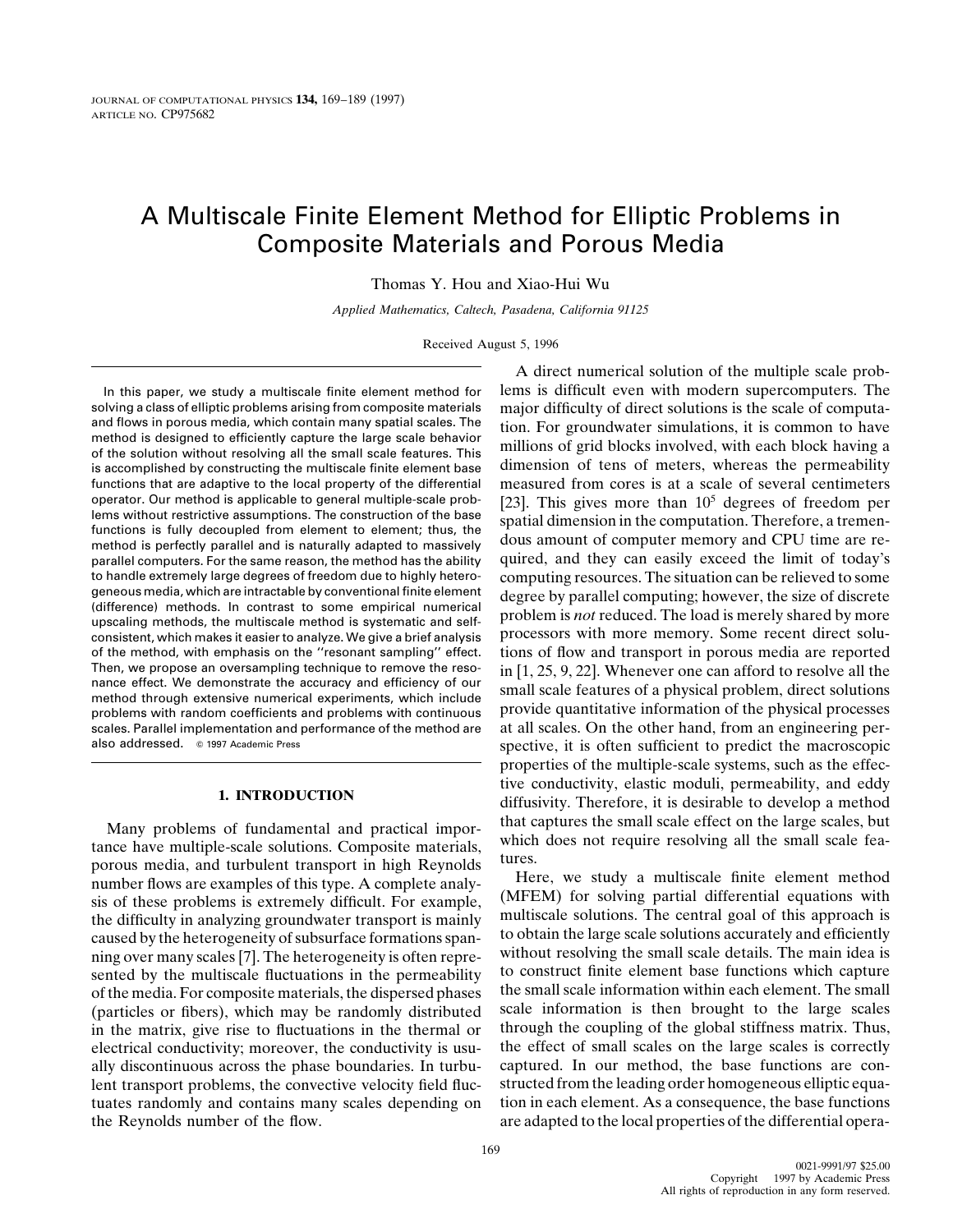tor. In the case of two-scale periodic structures, Hou, Wu, although the homogenization theory helps reveal the cause and Cai have proved that the multiscale method indeed of the problem. This makes it possible to generalize our converges to the correct solution independent of the small method to problems with continuous scales. We will demscale in the homogenization limit [21]. onstrate through extensive numerical experiments that this

method, with emphasis on problems with continuous scales cations, including problems with random coefficients and from composite materials and flows in porous media. Ex- problems with continuous scales. tensive numerical tests are performed on these problems. In practical computations, a large amount of overhead The error analysis of the method is reviewed briefly time comes from constructing the base functions. These for problems with scale separation. The accuracy of our multiscale base functions are constructed numerically, method for problems with continuous scales is then studied except for certain special cases. Since the base functions numerically. Moreover, we compare our method with tra- are independent of each other, they can be constructed ditional finite element (difference) methods as well as ex- independently and this can be done perfectly in parallel. isting numerical upscaling methods in terms of operation This greatly reduces the overhead time in constructing counts and memory requirement. We give two simple par- these bases. On a sequential machine, the operation count allel implementations of our method and study their paral- of our method is about twice that of a conventional finite lel efficiency computationally. element method (FEM) for a 2D problem. The difference

that large errors result from the ''resonance'' between the For example, running on 256 processors, our method only grid scale and the scales of the continuous problem. This spends 9% more CPU time than a FEM using  $1024 \times 1024$ is revealed by our earlier analysis [21]. For the two-scale linear elements (see Section 4.6). problem, the error due to the resonance manifests as a Another advantage of our method is its ability to reduce source of the resonance effect. By a judicious choice of solving the base functions. Then there are total  $(M N)^n$ *nance errors* and gives an improved rate of convergence If  $M = 32$  in a 2D problem, then traditional FEM needs independent of the small scales in the solution. about 1000 times more memory than MFEM.

Now the corresponding first-order correctors are free of and 4.4).

In this paper, we continue the study of the multiscale simple technique is very effective for a wide range of appli-

A common difficulty in numerical upscaling methods is is reduced significantly for a massively parallel computer.

ratio between the wavelength of the small scale oscillation the size of a large scale computation. This offers a big and the grid size; the error becomes large when the two saving in computer memory. For example, let *N* be the scales are close. A deeper analysis shows that the boundary number of elements in each spatial direction, and let M layer in the first-order corrector seems to be the main be the number of subcell elements in each direction for boundary conditions for the base function, we can elimi- (*n* is the dimension) elements at the fine grid level. For a nate the boundary layer in the first-order corrector. This traditional FEM, the computer memory needed for solving would give a nice conservative difference structure in the the problem on the fine grid is  $O(M^n N^n)$ . In contrast, discretization, which in turn leads to *cancellation of reso-* MFEM requires only  $O(M^n + N^n)$  amount of memory.

Motivated by our earlier analysis [21] mentioned above, Since we need to use an additional grid to compute the here we propose an *over-sampling* method to overcome base function numerically, it makes sense to compare our the difficulty due to scale resonance. The idea is quite multiscale FEM with a traditional FEM at the subcell grid, simple and easy to implement. Since the boundary layer  $h_s = h/M$ . Note that the multiscale FEM only captures the in the first-order corrector is thin,  $O(\varepsilon)$ , we can sample in solution at the coarse grid *h*, while a traditional FEM tries a domain with a size larger than  $h + \varepsilon$  and use only the to resolve the solution at the fine grid  $h_s = h/M$ . Our interior sampled information to construct the bases (see extensive numerical experiments demonstrate that the ac-Section 3.3). Here, *h* is the mesh size and  $\varepsilon$  is the small curacy of our multiscale FEM on the coarse grid *h* is comscale in the solution. By doing this, the boundary layer in parable to that of FEM on the fine grid. In some cases, the larger domain has no influence on the base functions. MFEM is even more accurate than FEM (see Sections 4.3

boundary layers. As a result, we obtain an improved rate At this point, we would like to emphasize that the purof convergence which is independent of the small scale. pose of our method is to solve practical problems which are From practical considerations, this improvement is cru- too large to handle by direct methods on given computing cial. For problems with many scales or continuous scales, resources. Our method gives a systematic and self-consisit is inevitable to have the mesh size *h* coincide with one of tent approach to capture the large scale solution correctly the physical scales. Without this improvement, we cannot without resolving the small scale details and without guarantee that our method converges completely indepen- resorting to closure arguments. We show that at a reasondent of the small scale features in the solution. It is also able cost, the multiscale FEM has the ability to solve very important that our oversampling technique does not rely large scale practical problems with accuracy comparable on the homogenization theory (like solving a cell problem), to the corresponding direct simulations at the fine grid.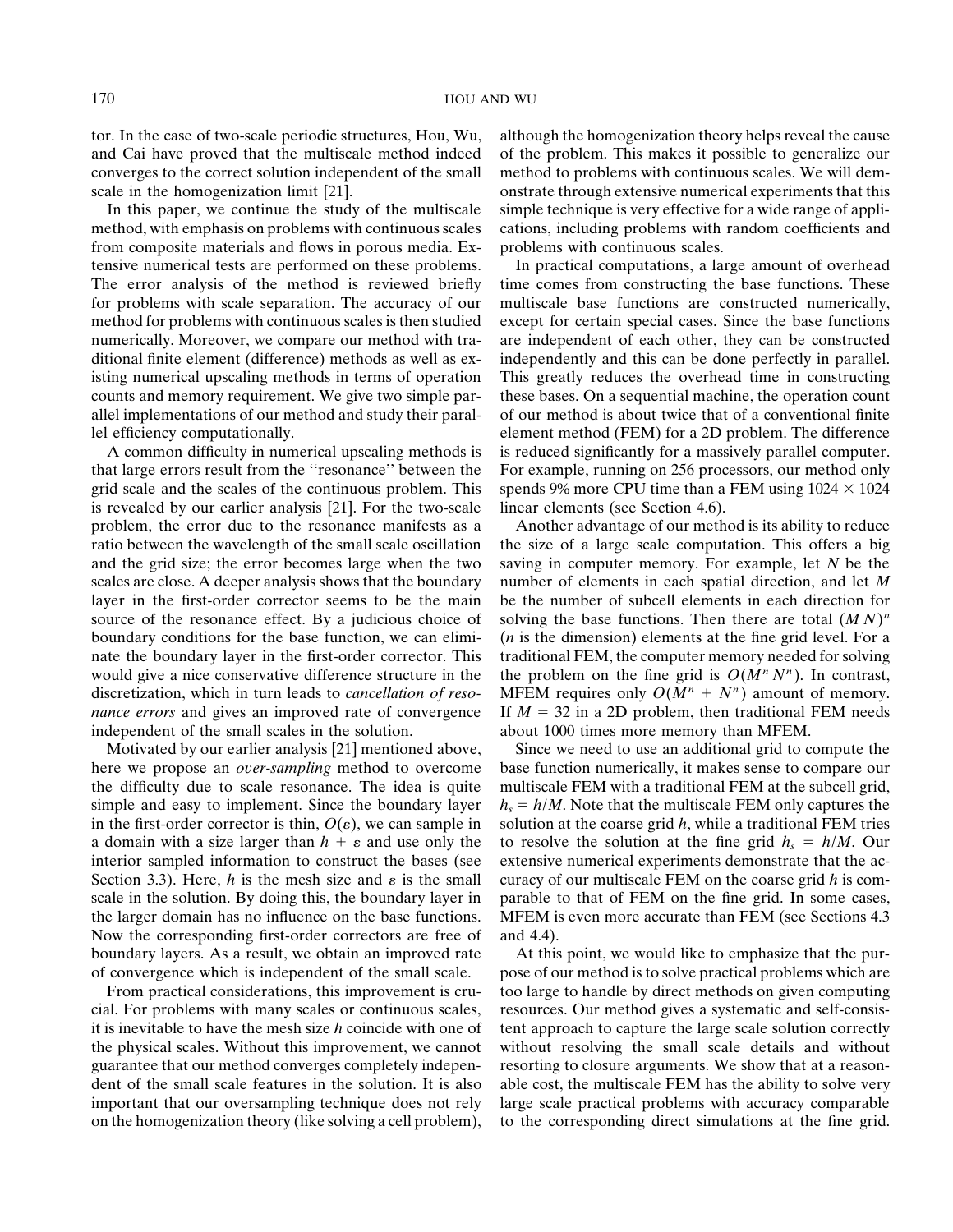problems that are otherwise intractable using direct ing 1D problems.

have been developed with goals similar to ours. These (cf. [14, 10]), and some upscaling methods based on simple including a brief review of the homogenization theory and of computation grows exponentially with the number of porous media with normal and fractal porosity distribu-<br>scales. But for the multiscale method, the number of scales<br>is irrelevant to the computational cost. The upscali homogenization theory for periodic structures. Their appli-**2. FORMULATIONS** cations to nonperiodic structures are not always guaran-

when the integral scale of correlation is large (Ref.  $[23]$  norms and seminorms given by and references therein). Moreover, certain simplifying assumptions in the underlying physics are usually made in order to obtain a closure of the effective equations. In comparison, such a closure problem is not present in the

erned by the differential equations has been applied to convection–diffusion equation with boundary layers (see, e.g., [6] and references therein). With a motivation differ-<br>ent from ours, Babuska *et al.* applied a similar idea to 1D<br>problems [5] and to a special class of 2D problems with<br>the coefficient varying locally in one direc the coefficient varying locally in one direction [4]. However, most of these methods are based on the special property of the harmonic average in one-dimensional elliptic problems. As indicated by our convergence analysis, there is a fundamental difference between one-dimensional where  $a(\mathbf{x}) = (a_{ii}(\mathbf{x}))$  is the conductivity tensor and is problems and genuinely multidimensional problems. Spe- assumed to be symmetric and positive definite with upper cial complications such as the resonance between the mesh and lower bounds. In the context of porous flows, Eq.

This gives hope to solving some large scale computational scale and the physical scale never occur in the correspond-

methods. This paper is organized as follows. The formulation of It should be mentioned that many numerical methods the 2D multiple-scale elliptic problem and the multiscale we been developed with goals similar to ours. These finite element method are given in the next section. In include methods based on the homogenization theory Section 3, we present the rationale behind the method, physical and/or mathematical motivations (cf. [12, 23]). convergence analysis. The resonance effect is analyzed and The methods based on the homogenization theory have the oversampling technique is proposed. More detailed been successfully applied to determining the effective con-<br>numerical analysis of the method is given in a separate been successfully applied to determining the effective con-<br>ductivity and permeability of certain composite materials paper [21]. The numerical implementation of the method, ductivity and permeability of certain composite materials paper [21]. The numerical implementation of the method, and porous media [14, 10]. However, their range of applica-<br>its convergence, and parallel performance are st and porous media [14, 10]. However, their range of applica-<br>tions is usually limited by restrictive assumptions on the Section 4. Section 5 contains the application of the tions is usually limited by restrictive assumptions on the Section 4. Section 5 contains the application of the<br>media such as scale separation and periodicity [8] As multiscale method to more practical problems in composit media, such as scale separation and periodicity [8]. As multiscale method to more practical problems in composite<br>discussed in Section 4.2, they are also expensive to use for materials and porous media flows, including ste discussed in Section 4.2, they are also expensive to use for materials and porous media flows, including steady conduc-<br>solving problems with many separate scales since the cost tion through fiber composites and flows thro solving problems with many separate scales since the cost<br>of computation grows exponentially with the number of porous media with normal and fractal porosity distribu-

teed to work.<br>There has also been success in achieving numerical homogenization for some semilinear hyperbolic systems, the<br>incompressible Euler equations, and 1D elliptic problems<br>using the sampling technique; see, e.g., dom media, statistical theory and renormalization group<br>theory have been used to obtain the effective properties.<br>However, these methods usually become difficult to apply<br>we use  $L^2(\Omega)$  based Sobolev spaces  $H^k(\Omega)$  equi We use  $L^2(\Omega)$  based Sobolev spaces  $H^k(\Omega)$  equipped with

$$
||u||_{k,\Omega}^2 = \int_{\Omega} \sum_{|\alpha| \leq k} |D^{\alpha}u|^2, \quad |u|_{k,\Omega}^2 = \int_{\Omega} \sum_{|\alpha|=k} |D^{\alpha}u|^2,
$$

multiscale method.<br>We remark that the idea of using base functions gov-<br> $H_1(Q)$  denotes the ath order mixed derivatives of *u*.  $H_0^1(\Omega)$  consists of those functions in  $H^1(\Omega)$  that vanish

$$
-\nabla \cdot a(\mathbf{x}) \nabla u = f \quad \text{in } \Omega,\tag{2.1}
$$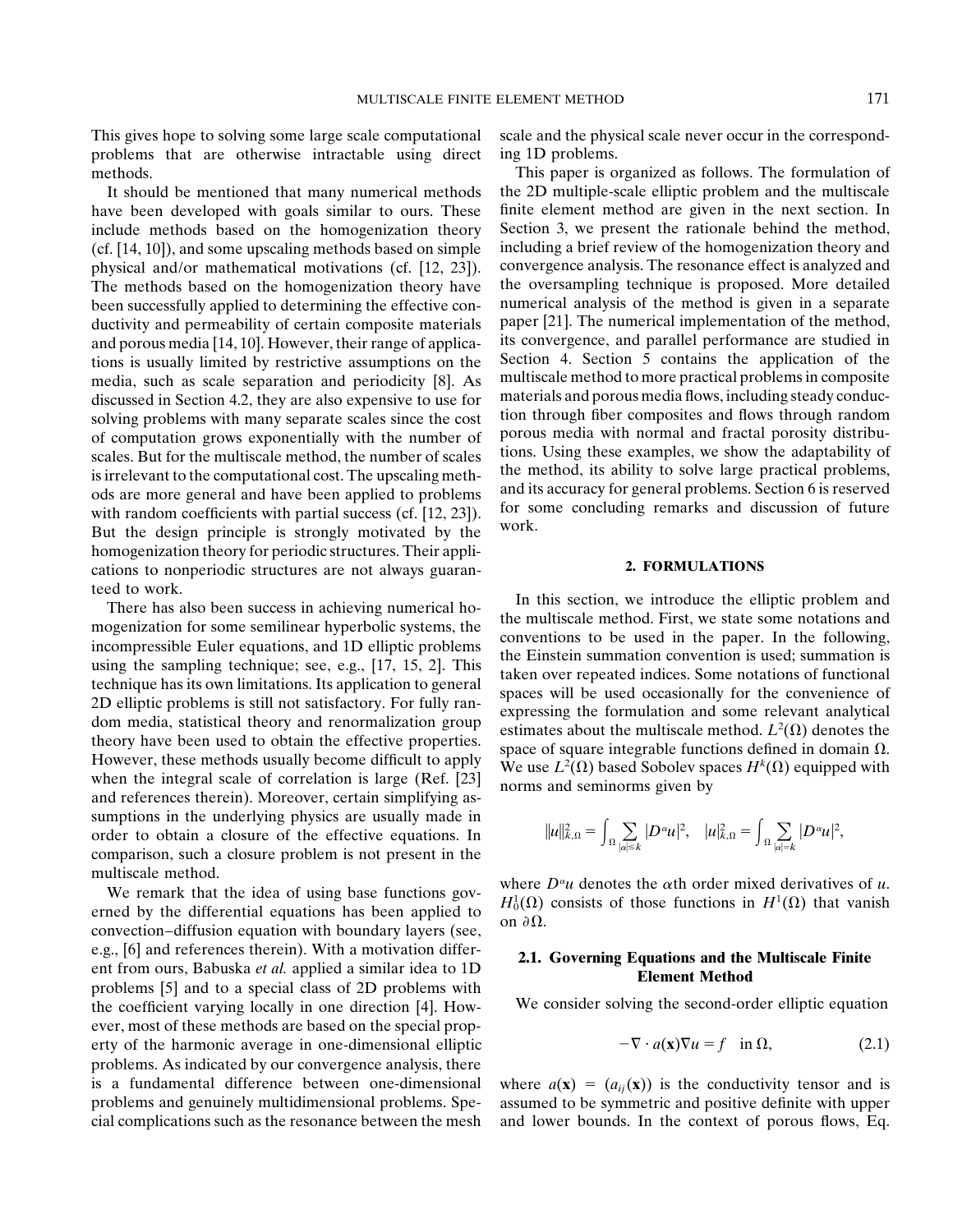$(2.1)$  is the pressure equation for single phase steady flow through a porous medium. Correspondingly, *a* is the ratio lated to the pressure through Darcy's law: satisfies

$$
\mathbf{q} = -\frac{1}{\mu} \kappa \nabla u = -a \nabla u \qquad (2.2) \qquad \nabla \cdot a(\mathbf{x}) \nabla \phi^i = 0 \quad \text{in } K \in \mathcal{K}^h
$$

In this paper, we assume  $\mu = 1$  for convenience. Equation (2.1) is also the equation of steady state heat (electrical) Let  $\mathbf{x}_j \in \overline{K}$  ( $j = 1, ..., d$ ) be the nodal points of *K*. As conduction through a composite material, with *a* and *u* usual, we require  $\phi^i(\mathbf{x}_i) = \delta_{ij}$ . conduction through a composite material, with  $a$  and  $u$  interpreted as the thermal (electric) conductivity and teminterpreted as the thermal (electric) conductivity and tem-<br>perature (electric potential). In practice, a may be random<br>or highly oscillatory; thus the solution of (2.1) displays a<br>incorporations are continuous across the multiple scale structure. Since for the transient problem so that the main difficulty is the same as that for the steady state problem, i.e., the multiple scales in the solution, we only consider solving the steady problem here. The multiscale method, however, can be easily extended to solve the transient problems.

lation, we assume  $u = 0$  on  $\partial \Omega$  and that the solution domain is a unit square  $\Omega = (0, 1) \times (0, 1)$ . The variational problem of (2.1) is to seek  $u \in H_0^1(\Omega)$  such that

$$
a(u, v) = f(v) \quad \forall v \in H_0^1(\Omega), \tag{2.3}
$$

$$
a(u, v) = \int_{\Omega} a_{ij} \frac{\partial v}{\partial x_i} \frac{\partial u}{\partial x_j} dx, \quad f(v) = \int_{\Omega} fv \ dx.
$$

A finite element method is obtained by restricting the weak formulation (2.3) to a finite-dimensional subspace of **2.2. The Boundary Condition of Base Functions**  $H_0^1(\Omega)$ . For  $0 < h \le 1$ , let  $\mathcal{K}^h$  be a partition of  $\Omega$  by a collection of rectangles *K* with diameter  $\leq h$ , which is de-<br>fined by an axi-parallel rectangular mesh (Fig. 2.1). In each base functions is obvious since the base functions satisfy fined by an axi-parallel rectangular mesh (Fig. 2.1). In each



, we define a set of nodal basis  $\{\phi_K^i, i =$  $1, ..., d$  with *d* being the number of nodes of the element. of the permeability tensor  $\kappa$  and the fluid viscosity  $\mu$ , and The subscript K will be neglected when bases in one u represents the pressure. The steady velocity field is re- element are considered. In our multiscale method,  $\phi^i$ 

$$
\nabla \cdot a(\mathbf{x}) \nabla \phi^i = 0 \quad \text{in } K \in \mathcal{K}^h. \tag{2.4}
$$

$$
V^h = \text{span}\{\phi_K^i : i = 1, ..., d; K \in \mathcal{K}^h\} \subset H_0^1(\Omega).
$$

To simplify the presentation of the finite element formu- In the following, we study the approximate solution of (2.3) in  $V^h$ , i.e.,  $u^h \in V^h$  such that

$$
a(u^h, v) = f(v) \quad \forall v \in V^h. \tag{2.5}
$$

where Note that this formulation of the multiscale method is not restricted to rectangular elements. It can also be applied to triangular elements (see Fig. 2.1) which are more flexible in modeling complicated geometries.

the homogeneous equation (2.4). We will see later that a good choice of the boundary condition can significantly improve the accuracy of the multiscale method. In fact, the boundary condition determines how well the local property of the operator is sampled into the base functions (see Section 3). Here, we describe two methods of imposing the boundary condition, which are easy to implement and to analyze.

Denote  $\mu^i = \phi^i|_{\partial K}$ . One choice is to let  $\mu^i$  vary linearly along  $\partial K$ , just as in the standard bilinear (linear) base functions. Another more appealing approach is to choose  $\mu^{i}$  to be the solution of some reduced elliptic problems on each side of  $\partial K$ . The reduced problems are obtained from (2.4) by deleting terms with partial derivatives in the direction normal to  $\partial K$  and having the coordinate normal to  $\partial K$  as a parameter. It is clear that the reduced problems are of the same form as (2.4). When *a* is separable in space, **FIG. 2.1.** Rectangular mesh with triangulation. i.e.,  $a(\mathbf{x}) = a_1(x)a_2(y)$ ,  $\phi^i$  can be computed analytically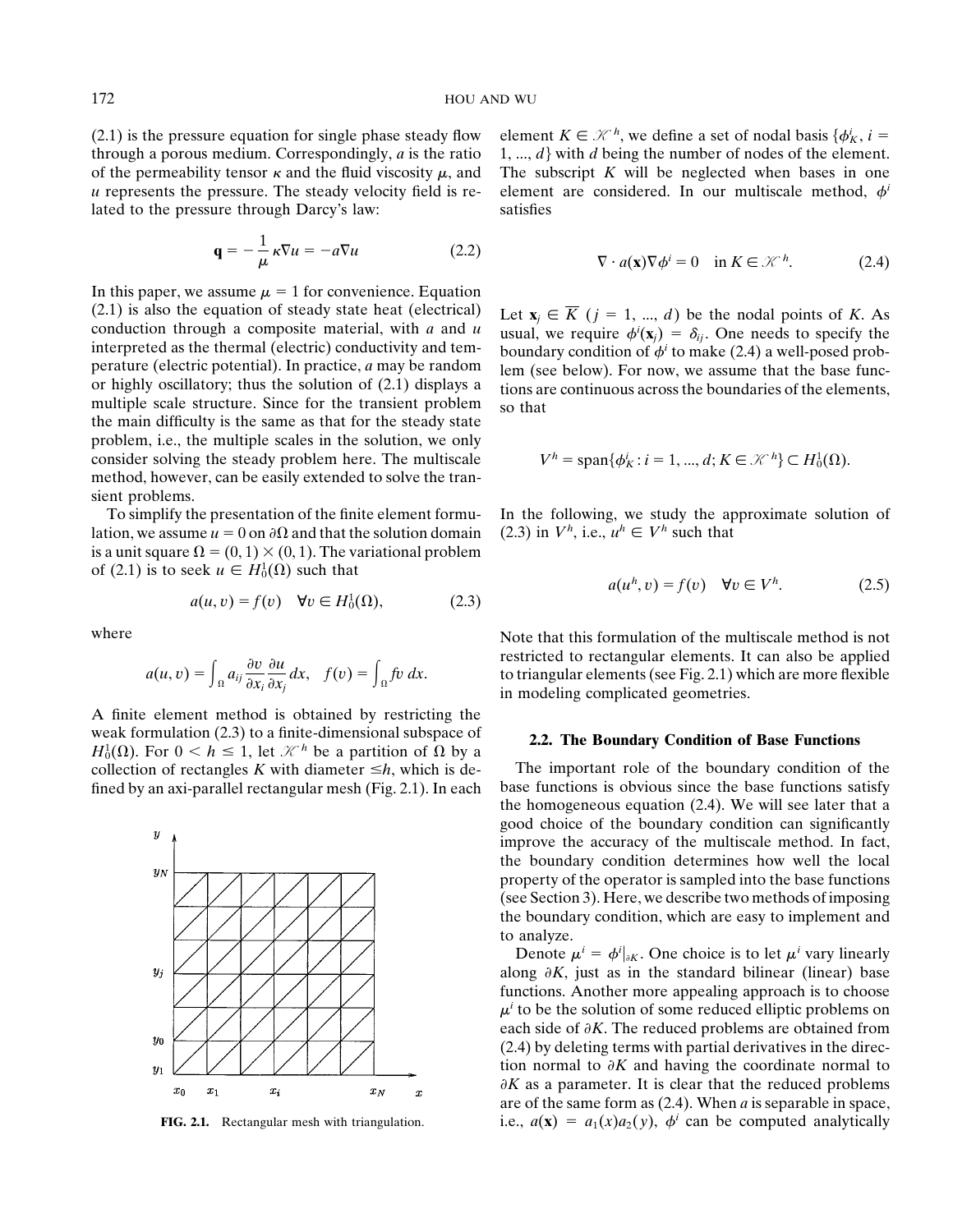

$$
\frac{\partial}{\partial x} a_{\mu}(x) \frac{\partial \mu^{i}(x)}{\partial x} = 0, \qquad (2.6)
$$

is bounded from above and below by positive constants. general may fail to converge when the mesh scale is close Similarly, on  $\Gamma_2$  and  $\Gamma_4$ , we have  $\mu^i = \mu^i(y)$  and

$$
\frac{\partial}{\partial y}a_{\mu}(y)\frac{\partial \mu^{i}(y)}{\partial y}=0
$$

ary condition of these 1D elliptic equations is given by  $\mu^{i}(\mathbf{x}_{j}) = \delta_{ij}$ . The equations can be solved analytically. For **3. THEORETICAL BACKGROUND** example, on  $\Gamma_1$  we have

$$
\mu^{1}(x) = \int_{x}^{x_{2}} \frac{dt}{a_{\mu}(t)} / \int_{x_{1}}^{x_{2}} \frac{dt}{a_{\mu}(t)}.
$$
 (2.7)

If  $a_{\mu}$  is a constant, then  $\mu^{1}(x) = (x_{2} - x)/(x_{2} - x_{1})$  is linear. In general,  $\mu$ 's are oscillatory due to the oscillations in  $\alpha_{\mu}$ . **3.1. The Model Problem and Homogenization** One may verify that using the above boundary conditions,<br>the base functions are continuous across  $\partial K$ . Also, with<br>both types of boundary condition, one has<br>both types of boundary condition, one has<br>small scale of the pr

$$
\sum_{i=1}^{d} \phi_K^i = 1 \quad \forall K \in \mathcal{K}^h. \tag{2.8}
$$

Thus, the constant functions belong to  $V^h$ . Later, we see that this property is useful in discrete error cancellations. The generalization of the reduced problems, e.g., (2.6), to more general elements, such as the triangular elements, is straightforward.

# **2.3. Some General Remarks**

The multiscale method formulated above is designed to capture the large scale solutions. Unlike existing numerical upscaling methods, our method is consistent with the traditional finite element method in a well-resolved computation. It is proved in [21] that the multiscale method gives the same rate of convergence as the linear finite element **FIGURE 2.2** method when the small scales are well resolved,  $h \ll \varepsilon$ . In particular, when the coefficient is a diagonal constant matrix, the base functions constructed from (2.4) are nothfrom the tensor product of  $\mu^i$  along  $\Gamma_{i-1}$  and  $\Gamma_i$  (note that  $\Gamma_0 = \Gamma_4$ ; see Fig. 2.2). Furthermore, it can be shown that does not resolve the small scales, the multiscale method and the traditional finite elem

2.2). On  $\Gamma_1$  and  $\Gamma_3$ , we have  $\mu^i = \mu^i(x)$  and  $\mu^i = \mu^i(x)$  and  $\Gamma_1$  in [21], the boundary condition of the base functions can have a big influence on the accuracy of the multiscale method. From our computational experience, we found that the oscillatory boundary condition for the base functions in general leads to better accuracy than the linear where  $a_{\mu}(x) = a_{11}|_{\Gamma_1}$  and  $a_{11}|_{\Gamma_3}$ , respectively. Note that  $a_{\mu}$  boundary condition. However, the multiscale method in to the physical small scale due to a resonance between these two scales. For the two-scale problem, the error due to the resonance manifests as a ratio between the wave length of the small scale oscillation and the grid size. Motivated by our earlier analysis [21], we propose in Section with  $a_{\mu}(y) = a_{22}|_{\Gamma_2}$  and  $a_{22}|_{\Gamma_3}$ , respectively. The bound-<br>to scale resonance.

We use a model elliptic problem to provide some insights to the multiscale method and the rationale behind the oversampling scheme. Here, we only briefly outline the analysis. The main concern is how to remove the ''resonance'' effect.

in *Y* and smooth. We denote the volume average over *Y* as  $\langle \cdot \rangle$  = (1/|*Y*|)  $\int_Y \cdot dy$ . As in Section 2, we assume  $u = 0$ on  $\partial \Omega$ .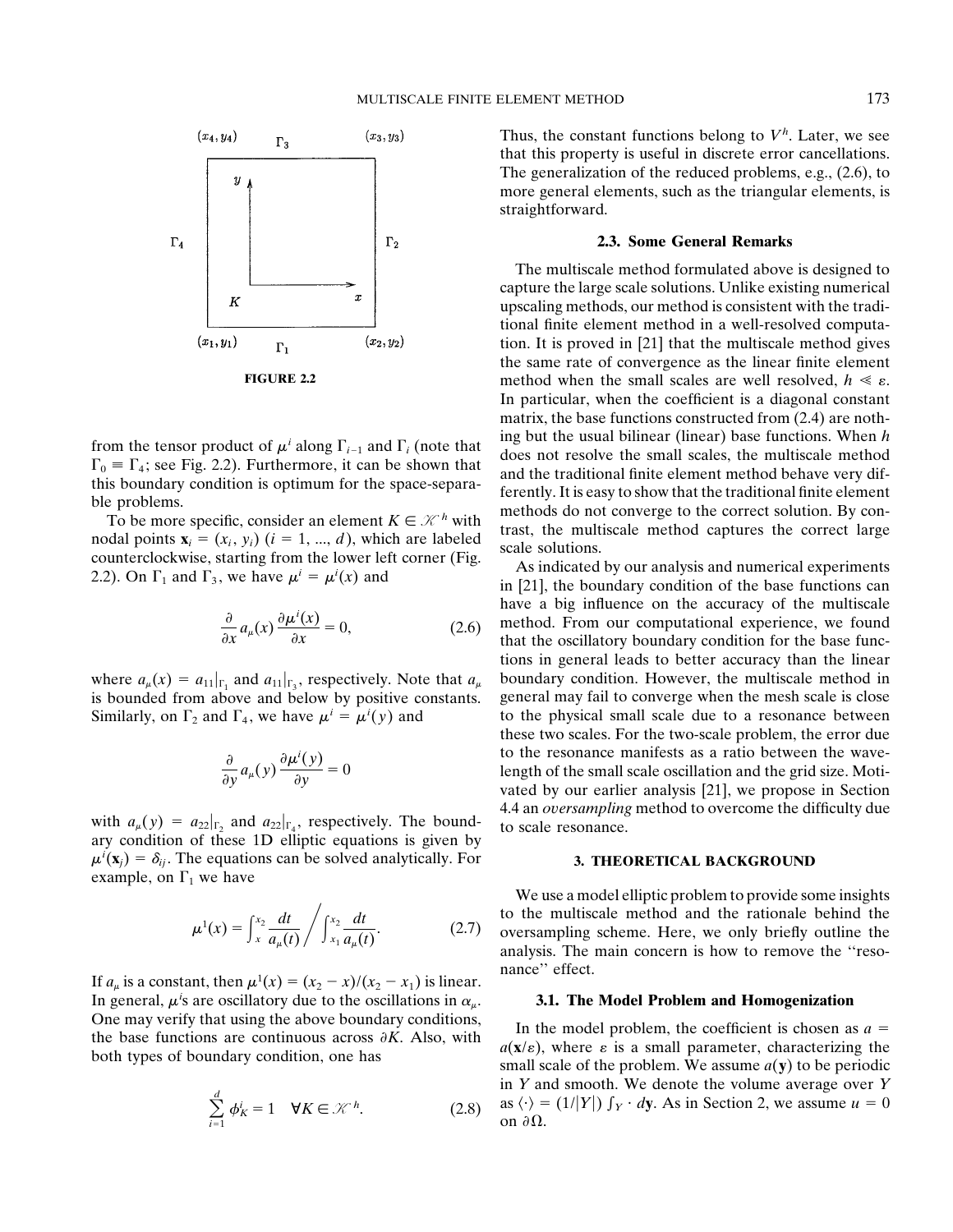has an asymptotic expansion; i.e., *and* (2.5), *respectively. Then there exist positive constants* 

$$
u = u_0(\mathbf{x}) + \varepsilon u_1(\mathbf{x}, \mathbf{y}) - \varepsilon \theta_{\varepsilon} + O(\varepsilon^2), \quad (3.1)
$$

where  $y = x/\varepsilon$  is the fast variable. Here,  $u_0$  is the solution

$$
\nabla \cdot a^* \nabla u_0 = f \text{ in } \Omega, \quad u_0 = 0 \text{ on } \partial \Omega,
$$
 (3.2) 
$$
\phi^i = \phi^i_0
$$

 $a^*$  is the constant effective coefficient, given by

$$
a_{ij}^* = \langle a_{ik}(\mathbf{y})(\delta_{kj} - \frac{\partial}{\partial y_k} \chi^j) \rangle, \tag{3.3}
$$

$$
\nabla_{\mathbf{y}} \cdot a(\mathbf{y}) \nabla_{\mathbf{y}} \chi^{j} = \frac{\partial}{\partial y_{i}} a_{ij}(\mathbf{y})
$$
(3.4)

$$
u_1(\mathbf{x}, \mathbf{y}) = -\chi^j \frac{\partial u_0}{\partial x_j}.
$$
 (3.5)

Since in general  $u_1 \neq 0$  on  $\partial \Omega$ , the boundary condition  $u|_{\partial\Omega} = 0$  is enforced through the first-order correction term  $\theta_{\varepsilon}$ , which is given by

$$
\nabla \cdot a(\mathbf{x}/\varepsilon) \nabla \theta_{\varepsilon} = 0 \text{ in } \Omega, \quad \theta_{\varepsilon} = u_1(\mathbf{x}, \mathbf{x}/\varepsilon) \text{ on } \partial \Omega. \quad (3.6)
$$

The asymptotic expansion  $(3.1)$  has been rigorously justified in [8]. Under certain smoothness conditions, one can also obtain point-wise convergence of *u* to  $u_0$  as  $\varepsilon \to 0$ .<br>The conditions can be weakened if the convergence is

considered in the  $L^2(\Omega)$  space.<br>As mentioned in Section 1, some numerical upscaling Thus, we have methods are directly based on (3.2), (3.3), and (3.4); see, e.g., [14, 10]. We use these results only for the convenience of analysis. Indeed, the asymptotic structure (3.1) is used

By the homogenization theory [8], the solution of  $(2.1)$  THEOREM 3.1. *Let u and u<sup>h</sup> be the solutions of*  $(2.1)$  $C_1$  *and*  $C_2$ *, independent of*  $\varepsilon$  *and h, such that* 

$$
||u - uh||_{1,\Omega} \le C_1 h||f||_{0,\Omega} + C_2(\varepsilon/h)^{1/2} \quad (\varepsilon < h). \tag{3.7}
$$

of the homogenized equation The key to  $(3.7)$  is that the base functions defined by  $(2.4)$  have the same asymptotic structure as that of *u*; i.e.,

$$
\phi^{i} = \phi^{i}_{0} + \varepsilon \phi^{i}_{1} - \varepsilon \theta^{i} + \cdots \quad (i = 1, ..., d), \quad (3.8)
$$

 $\phi_0^i, \phi_1^i$ , and  $\theta^i$  are defined similarly as  $u_0, u_1$ , and  $\theta_{\varepsilon}$ , respectively. We note that if  $a^*$  is diagonal (i.e., isofigure 1) tropic), then  $\phi_0^i$  becomes the usual bilinear base function. We would like to point out that applying the conventional finite element analysis to our multiscale method gives an and  $\chi^j$  is the periodic solution of overly pessimistic estimate  $O(h/\varepsilon)$  in the *H*<sup>1</sup> norm, which is only useful for  $h \le \varepsilon$ . It is important that we obtain an estimate in the form of  $\varepsilon/h$  for our multiscale method. This shows that our method converges to the correct homogenized solution in the limit as  $\varepsilon \to 0$ . This property is not with zero mean, i.e.,  $\langle \chi^{j} \rangle = 0$ . It is proved in [8] that  $a^*$  shared by the conventional finite element methods with It is symmetric and positive definite. Moreover, we have polynomial bases, since small scale information is averaged out incorrectly.

> The  $L^2$ -norm error estimate can be obtained from  $(3.7)$ by using the standard finite element analysis. However, again, the error is overestimated. In [21], it is shown that

$$
|u - u^h||_{0,\Omega} \le C_1 h^2 ||f||_{0,\Omega} + C_2 \varepsilon + C_3 ||u^h - u^h||_{l^2(\Omega)},
$$

 $h_0^h$  is the solution of (3.2), using  $\phi_0^i$  as the base functions and  $C_i > 0$  ( $i = 1, 2, 3$ ) are constants independent  $\nabla \cdot a(\mathbf{x}/\varepsilon) \nabla \theta_{\varepsilon} = 0$  in  $\Omega$ ,  $\theta_{\varepsilon} = u_1(\mathbf{x}, \mathbf{x}/\varepsilon)$  on  $\partial \Omega$ . (3.6) of  $\varepsilon$  and *h*. The discrete *l*<sup>2</sup> norm  $\|\cdot\|_{l^2(\Omega)}$  is given by

$$
||u^h||_{l^2(\Omega)} = \left(\sum_{i \in \mathcal{N}} u^h(\mathbf{x}_i)^2 h^2\right)^{1/2},
$$

The conditions can be weakened if the convergence is where  $\mathcal{N}$  is the set of indices of all nodal points on the mesh.<br>considered in the  $L^2(\Omega)$  space. We will see below that, in general,  $||u^h - u_0^h||_{l^2(\Omega)} = O(\varepsilon/h)$ 

$$
||u - u^h||_{0,\Omega} = O(h^2 + \varepsilon/h).
$$

to reveal the subtle details of the multiscale method and<br>obtain sharp error estimates [21]. Without using this struc-<br>ture, the conventional finite element analysis does not give<br>correct answers. An extension of the conv **3.2. Error Estimates and the Resonance Effect** the *discrete* problem. Our extensive numerical experiments confirm that this estimate is indeed generic and sharp. It In [21], we prove that the multiscale method converges should be pointed out that the estimate only provides the to the correct homogenized solution in the  $\varepsilon \to 0$  limit. rate of convergence; the actual numerical error of the This can be summarized from the following estimate: multiscale method in the resonant regime can still be small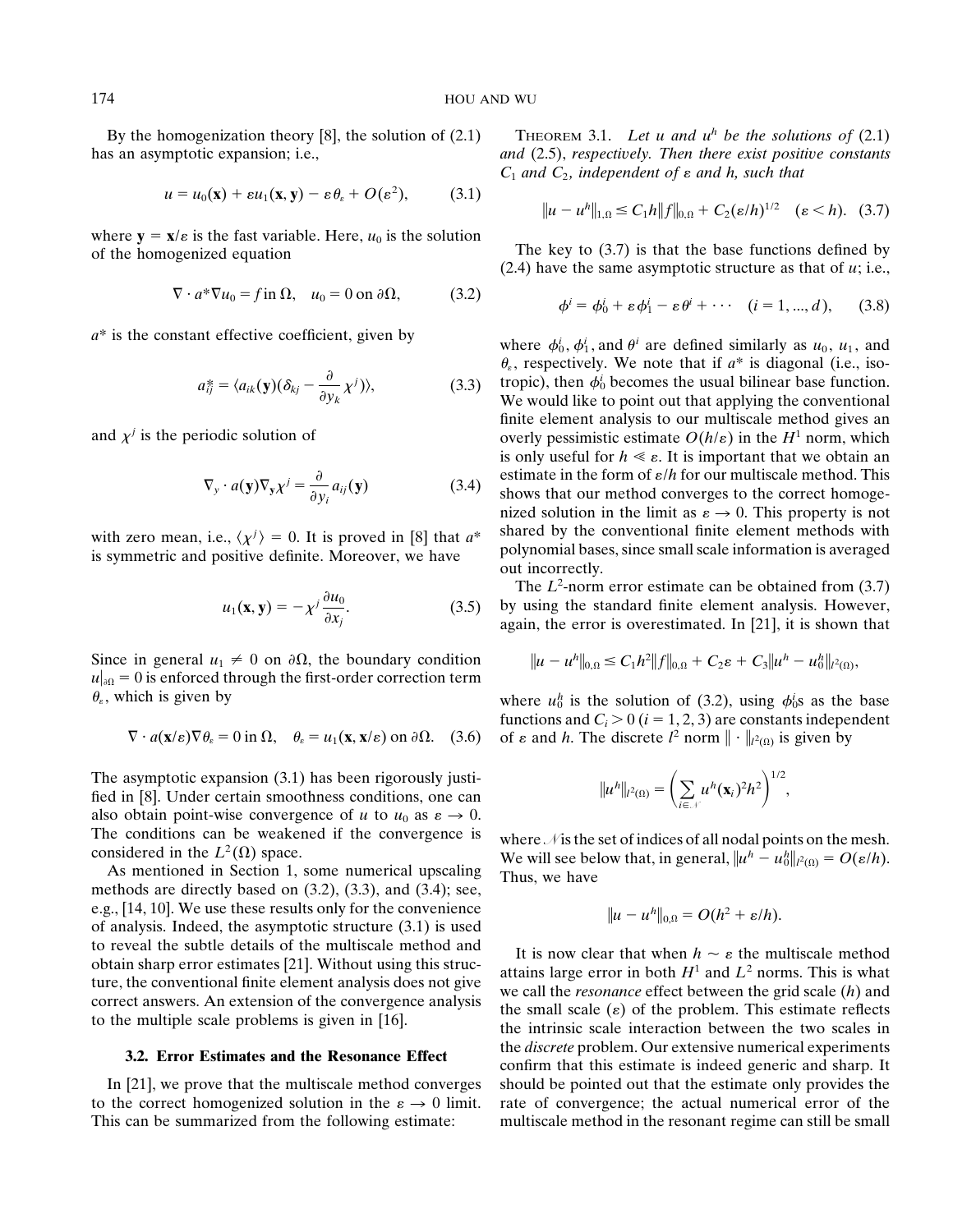due to a small error constant in  $O(\varepsilon/h)$ . This is indeed the case as shown by our numerical tests in [21]. However, by Note that  $G<sup>h</sup>$  consists of the nodal values of the finite removing the resonance effect, we can greatly improve the element projection of  $G(\mathbf{x}, \xi)$ , the continuous Green's accuracy and the convergence rate. Such an improvement function for the homogenized equation (3.2). The properis especially important for problems with continuous scales, ties of  $G<sup>h</sup>$  have been studied in [19, 24]. It turns out that because there is always a scale of the problem that coin-  $G<sup>h</sup>$  is similar to *G*, which has a log  $|\mathbf{x} - \boldsymbol{\xi}|$  type of singularity. cides with the grid scale and hence the resonance effect Like the continuous Green's function, *G<sup>h</sup>* is absolutely cannot be avoided by varying *h*. In Section 3.3, an over- summable over the whole domain. Thus, by direct summasampling method is proposed to overcome this difficulty.

stood from a discrete error analysis [21]. For convenience, we outline the analysis here without giving the details of *conservative* form [21], the derivation. We derive the  $O(\varepsilon/h)$  estimate for the  $l^2$ norm convergence and illustrate the difficulty in improving<br>the convergence rate the convergence rate.

Let  $U^h$  and  $U^h_0$  denote the nodal point values of  $u^h$  and  $u_0^h$ , respectively. The linear system of equations for  $U^h$  is where  $(i, j)$  is the 2D index for grid points (Fig. 2.1), and

$$
A^h U^h = f^h, \tag{3.9} \qquad \begin{array}{c} D_{ij} \\ D_s^+ \end{array}
$$

where *A*<sup>*r*</sup> and *f*<sup>*'*</sup> are obtained from  $a(u^r, v)$  and  $f(v)$  by directions for  $s = 1$  to 4, respectively. For example, we using  $v = \phi^i$  for  $i \in \mathcal{N}$ . Similarly, for  $U_0^h$  one has have  $D \tau U_0^h = U_0^h$ ,  $i = U_0^h$ 

$$
A_0^h U_0^h = f_0^h, \tag{3.10} \qquad D_s^-
$$

where  $A_0^h$  and  $f_0^h$  are obtained by applying  $v = \phi_0^i$  ( $i \in \mathcal{N}$ ) to  $a^*(u_0^h, v) = f(v)$  with  $\sum_{i=1}^{N-1}$ 

$$
a^*(u_0^h, v) = \int_{\Omega} a_{ij}^* \frac{\partial v}{\partial x_i} \frac{\partial u_0^h}{\partial x_j} dx
$$

$$
A^{h} = A_{0}^{h} + \frac{\varepsilon}{h} A_{1}^{h} + O\left(\frac{\varepsilon^{2}}{h^{2}}\right), \quad f^{h} = f_{0}^{h} + \frac{\varepsilon}{h} f_{1}^{h} + O\left(\frac{\varepsilon^{2}}{h^{2}}\right),\tag{3.11}
$$

where the elements of matrix  $A_1^h$  and vector  $f_1^h$  are  $O(1)$   $\sum_{i,j=1}^{n} G_{ij}^h D_1^+ B_{ij}^1 D_1^- (U_0^h)_{ij}$ and  $O(h^2)$ , respectively. The expansion of  $A^h$  indicates that the homogenized differential operator is captured at the discrete level by the multiscale base functions. It follows immediately that  $U^h$  can be expanded as

$$
U^h = U_0^h + \frac{\varepsilon}{h} U_1^h + \cdots,
$$
   
 
$$
U_1^h
$$

thus  $U^h$  converging to  $U^h_0$  as  $\rightarrow 0$ . To obtain the conver-  $U^h - U^h_0$ gence rate, it remains to determine the order of *U<sup>h</sup>* <sup>1</sup> . Substituting the expansions of  $A^h$ ,  $f^h$ 

$$
A_0^h U_1^h = f_1^h - A_1^h U_0^h. \tag{3.12}
$$

 $U_1^h = G^h f_1^h - G^h A_1^h U_0^h$ . tion one has  $G<sup>h</sup>f<sub>1</sub><sup>h</sup> = O(1)$ . However, the direct summation The mechanism of the resonance effect can be under- gives  $G^h A_1^h U_0^h = O(1/h^2)$ , which is an overestimate. By  $n_1^h$ , one can write  $A_1^h U_0^h$  in a

$$
(A_1^h U_0^h)_{ij} = \sum_{s=1}^4 (D_s^+ B_{ij}^s D_s^-) U_{0ij}^h, \qquad (3.13)
$$

 $A^h U^h = f^h$ , (3.9)  $B^s_i$  obtained from  $A^h_i$  are the weights for the stencil. Here,  $A^h U^h = f^h$ ,  $s^{\scriptscriptstyle +}$  and  $D_s^-$  are the forward and backward difference operators in the horizontal, the vertical, and the two diagonal where  $A^h$  and  $f^h$  are obtained from  $a(u^h, v)$  and  $f(v)$  by directions for  $s = 1$  to 4 respectively. For example we h one has have  $D_1^{\dagger} U_{ij}^h = U_{i+1j}^h - U_{ij}^h$  and  $D_3^- U_{ij}^h = U_{ij}^h - U_{i-1j-1}^h$ . For further details see Appendix B of [21]. We note that  $S_V^U U_0^h = O(h)$  since  $U_0^h$  is an  $O(h^2)$  approximation of the smooth function  $u_0$ . Now, consider

$$
\sum_{i,j=1}^{N-1} G_{lm,ij}^h (A_1^h U_0^h)_{ij} \quad (l,m=1,...,N-1).
$$

*dx*. Note that the indices of the matrix entry  $G_{pq}^h$  have been translated into the 2D indices  $p = (l, m)$  and  $q = (i, j)$  for By using (3.8), it can be shown that the nodal points. Observe that by using *summation by parts*, one can transfer the action of  $D_s^+$  onto  $G^h$ , which gives  $D_s^- G^h$ . As an example, consider applying  $G^h$  to the first term  $(s = 1)$  of the sum in (3.13). Neglecting indices *l* and *m*, we have

$$
\sum_{i,j=1}^{N-1} G_{ij}^h D_1^+ B_{ij}^1 D_1^- (U_0^h)_{ij}
$$
  
= 
$$
- \sum_{j=1}^{N-1} \sum_{i=1}^N (D_1^- G_{ij}^h) B_{ij}^1 (D_1^- (U_0^h)_{ij}) \quad (G_{0j}^h = G_{Nj}^h = 0).
$$

We note that the divided difference  $D_s^- G^h/h$  is absolutely  $U^h = U^h_0 + \frac{\varepsilon}{L} U^h_1 + \cdots,$  summable [21]. It follows that  $G^h A_1^h U_0^h = O(1)$  and, hence,  $U_1^h = O(1)$ . Thus, we obtain

$$
U^h-U_0^h=O(\varepsilon/h).
$$

The derivation shows that the error cancellation is mainly due to the difference structures in  $A_1^h U_0^h$  given by  $0^h$ . (3.12) (3.13). Clearly, the estimate of  $U^h - U^h_0$  could be further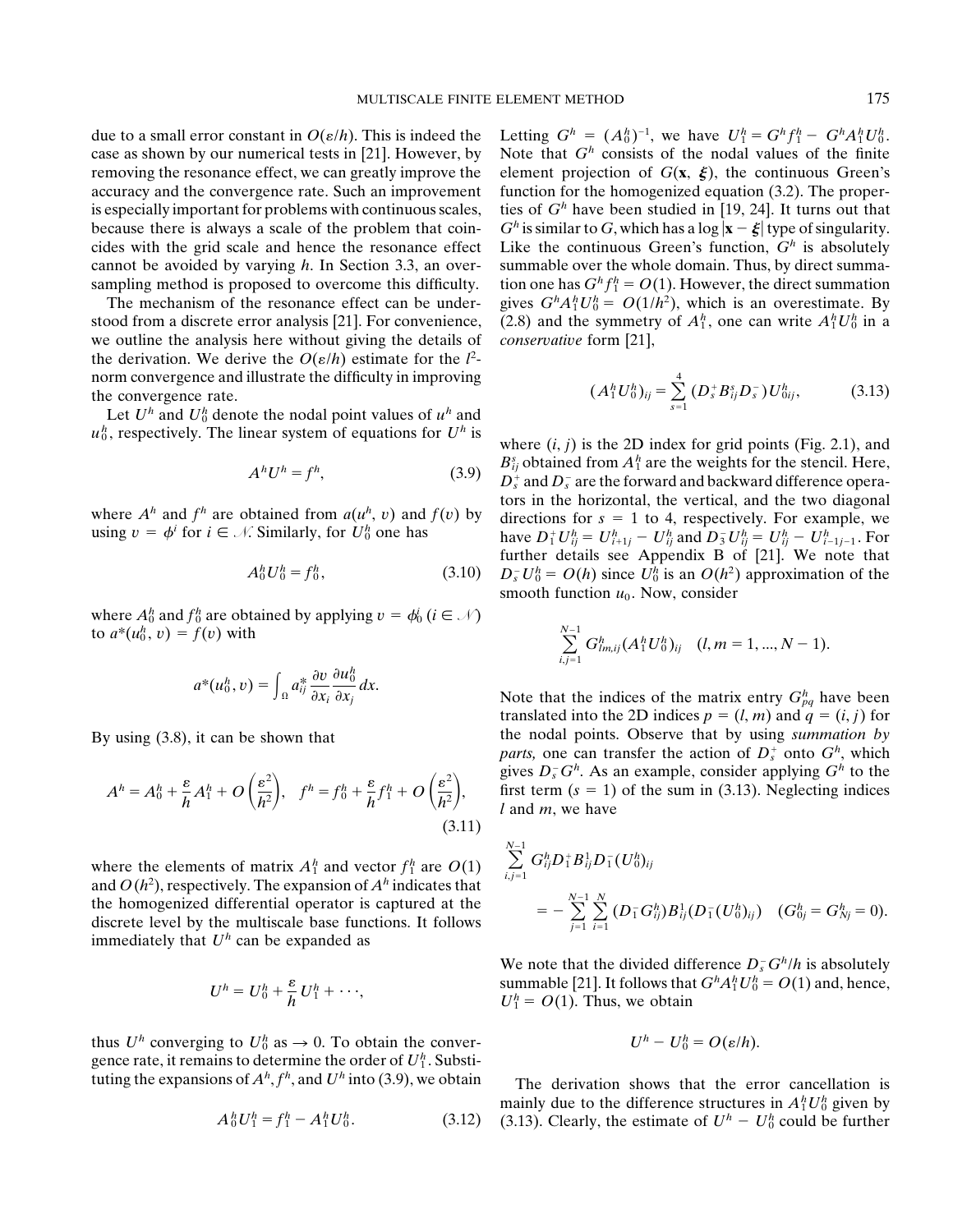improved by using summation by parts again *if*  $B^s$  and  $f_1^h$  can be written in difference forms, e.g.,

$$
B_{ij}^{s} = D_{1}^{-}C_{ij}^{s} + D_{2}^{-}D_{ij}^{s} \quad (s = 1, ..., 4),
$$
  
\n
$$
f_{1ij}^{h} = D_{1}^{-}E_{ij} + D_{2}^{-}F_{ij},
$$
\n
$$
\theta^{k}
$$

where *C<sup>s</sup>* , *D<sup>s</sup>* where  $C^s$ ,  $D^s$ ,  $E$ , and  $F$  are uniquely defined on the nodal It has been shown in [3] that to the leading order  $P_s$  can points. Then, we would have for  $\varepsilon < h$ ,  $||u - u^h||_{0,\Omega} =$  be approximated by a smooth kernel  $d$ points. Then, we would have for  $\varepsilon < h$ ,  $\|u - u^h\|_{0,\Omega} = \emptyset$  be approximated by a smooth kernel  $d(\mathbf{x}')/|\mathbf{x}' - \mathbf{y}'|^2$ interaction between the  $h$  and  $\varepsilon$  scales is very weak and, hence, the resonance effect disappears. Note that the factor divided differences of  $G^h$ , e.g.,  $D_2^+ D_1^- G^h / h^2$ tion, which is similar to its continuous counterpart, contri- boundary. butes to the factor  $log(h)$ . See [21] for further details of In general, it is impossible to express  $B_{\theta}$  in difference

 $f_1^h$  has been given in [21]. The idea is to recast the volume integrals in  $B^s$  and  $f_1^h$  into boundary integrals. Then, the continuous at the interfaces of elements. In this regard,  $\theta^k$ . We will investigate this idea in the next subsection. the triangular element is much easier to analyze since  $\phi_0^i$ s are always linear. In comparison,  $\phi_0^i$  $\phi_0$ 's are always inear. In comparison,  $\phi_0$ 's are in general **3.3. The Oversampling Method**<br>some unknown functions for rectangular elements. There-<br>fore, in the following we give an analysis for the triangular From t

$$
B_{\theta} = \varepsilon' \int_{\partial K'} \theta^k n_i a_{ij} \frac{\partial \theta^l}{\partial x'_j} ds' \quad (k, l = 1, ..., d)
$$

where  $\theta^k$  ( $k = 1, ..., d$ ) is the first-order corrector in (3.8) and the prime indicates that the variable and the domain

(3.6) in the interior and is highly oscillatory on the bound-<br>ary, it can be shown that  $\theta^k$  has a special solution struc-

$$
P_{\varepsilon}(\mathbf{x}', \boldsymbol{\xi}') = \partial G_{\varepsilon}(\mathbf{x}', \boldsymbol{\xi}') / \partial n_{\xi'} \quad (\mathbf{x}' \in K', \boldsymbol{\xi}' \in \partial K')
$$

be the Poisson kernel for  $L'_{\varepsilon}$ , where  $G_{\varepsilon}(\mathbf{x}', \xi')$  is the Green's function of the Dirichlet problem for  $\theta^k$ . Furthermore, we assume that  $\theta^k = g(\mathbf{x}'/\varepsilon)$  on the boundary  $\partial K'$ . Then we have

$$
\theta^k(\mathbf{x}') = \int_{\partial K'} P_{\varepsilon}(\mathbf{x}', \xi') g(\xi'/\varepsilon') d\xi'.
$$

 $O(h^2 + \varepsilon |\log(h)|)$ , independent of  $\varepsilon$ . In this case, the where  $d(\mathbf{x}')$  is the distance function from  $\mathbf{x}'$  to  $\partial K'$ . Thus, the integral expression of  $\theta^{k}(\mathbf{x}')$  shows that near  $\partial K'$  there hence, the resonance effect disappears. Note that the factor exists a boundary layer with a thickness of  $O(\varepsilon')$ , in which  $log(h)$  comes from the sum of terms with second-order  $h^k$  has  $O(1)$  oscillations (see Fig. 4.1).  $\theta^k$  has  $O(1)$  oscillations (see Fig. 4.1). Away from the divided differences of  $G^h$ , e.g.,  $D_2^+D_1^-G^h/h^2$ . The singularity boundary layer, the oscillation is only  $O(\varepsilon')$ . Therefore, in the second-order derivatives of the discrete Green func-<br> $\frac{\partial f}{\partial x}$  is  $O(1/\varepsilon')$  ne  $\partial \theta^k / \partial x_i'$  is  $O(1/\varepsilon')$  near  $\partial K'$  but is  $O(1)$  away from the

the derivation. **forms** forms. However, if we could remove the boundary layer The method of exploring the difference forms in *B<sup>s</sup>* and of  $\theta^k$  so that  $\partial \theta^k/\partial x'_i = O(1)$  on  $\partial K'$ , then  $B_\theta$  would become  $O(\varepsilon/h)$  and would not influence the leading order convergence rate. We note that the structure of  $\theta^k$  is solely deteropposite directions of outward normal vectors of two mined by its boundary condition, which in turn is deterneighboring elements lead to the difference structures, mined by the boundary condition of  $\phi^k$ . Therefore, a provided that the integrands of the boundary integrals are *judicious* choice of  $\mu^k$  may remove the boundary layer of

elements, e.g., the triangulation in Fig. 2.1. corrector  $\theta^k$  has a boundary layer structure when its bound-<br>We find that  $f^h$  can indeed be written in a difference ary condition on  $\partial K$  has a high frequency oscillati We find that  $f_1^h$  can indeed be written in a difference ary condition on  $\partial K$  has a high frequency oscillation with form. However,  $B^s$  cannot be written in difference forms  $O(1)$  amplitude. Thus, in order to further error cancella-<br>tions in the discrete system, we would like to eliminate the tions in the discrete system, we would like to eliminate the due to the boundary integral boundary layer structure by choosing a proper boundary condition for the base function  $\phi^k$ . This will give rise to a conservative difference form in the coefficient  $B^s$ , which leads to an improved rate of convergence for the multiscale method, independent of the mesh scale. Such a boundary condition does exist, e.g., we may set  $\phi^k = \phi_0^k + \varepsilon \phi_1^k$  on  $\partial K$  (see (3.8)), which enforces  $\theta^k = 0$  in *K*. We do not advocate such an approach since  $\phi_1^k$  needs to be solved and the prime indicates that the variable and the domain<br>have been rescaled by h, i.e.,  $\varepsilon' = \varepsilon/h$  and  $\mathbf{x}' = \mathbf{x}/h$  (see except for periodic structures. In the special case when a Appendix B of [21]). Thus, we identify  $\theta^k$  as the main is diagonal and separable in 2D, the base functions can be source of the resonance effect. constructed from the tensor products of the corresponding To further understand the problem, let us examine  $\theta^k$  1D bases. This construction corresponds to using the oscil-<br>more closely. Since  $\theta^k$  satisfies the homogeneous equation latory  $\mu^k$  (see Section 2.2) as the bou latory  $\mu^k$  (see Section 2.2) as the boundary condition for  $\phi^k$ . In this case, it is easy to show that the corrector  $\theta^k$ does not have a boundary layer. This is a special example ture. Let of obtaining the appropriate boundary condition without solving the cell problem.

> The above ideal boundary condition, which makes  $\theta^k$  = *P*«(**x**9, j9) 5 *G*«(**x**9, j9)/*n*<sup>j</sup> <sup>9</sup> (**x**9 [ *K*9, j9 [ *K*9) 0 in *K*, demonstrates an important point: the boundary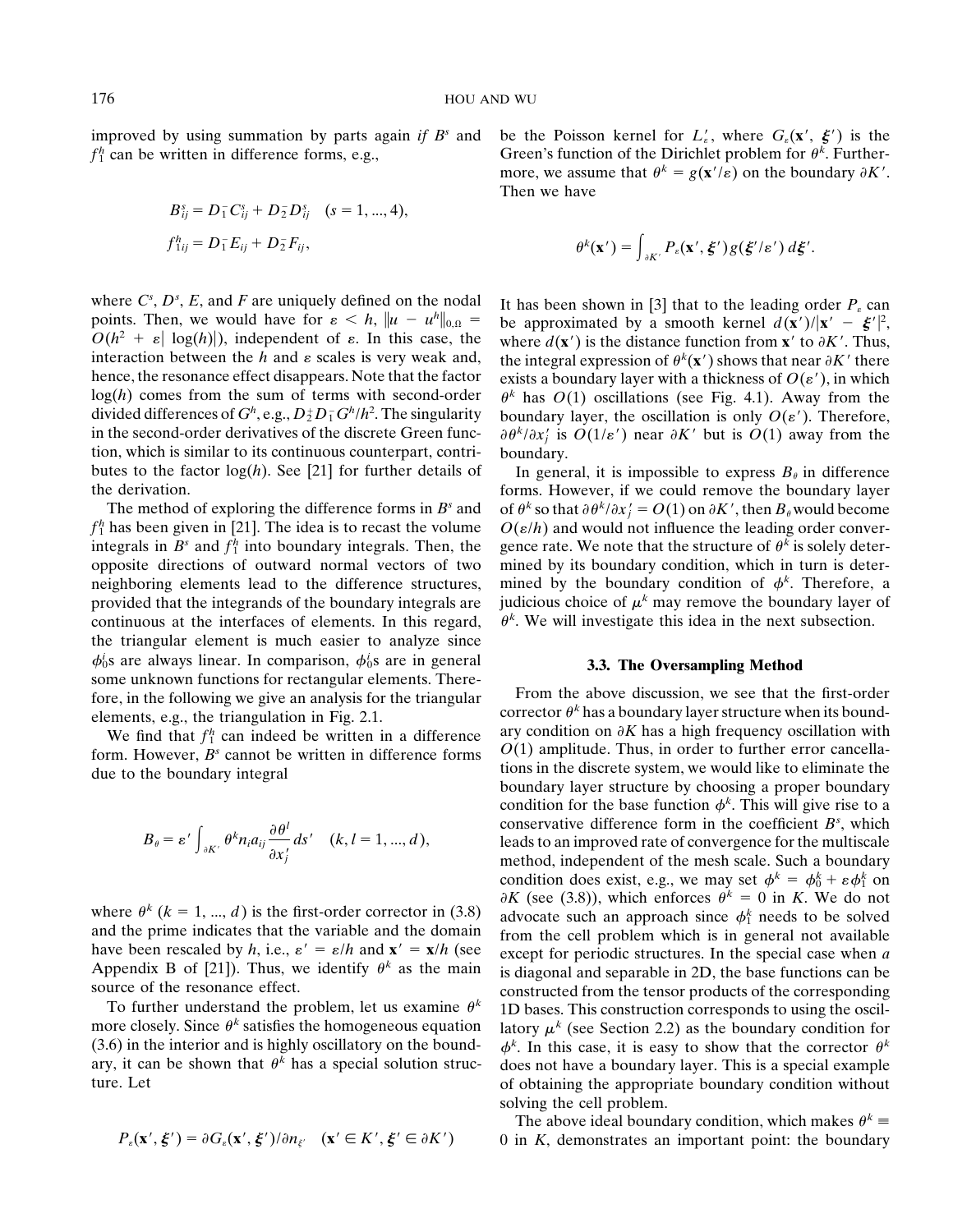

condition of  $\phi^k$  should match the oscillation of  $\phi_1^k$  (or  $\chi^j$ ) guaranteed since  $\psi_0$  are the inference on *R*. Since the information contained in  $\chi^j$  is *two-dimen*-<br>be seen that  $\|\Psi_0^{-1}\| \sim H/h$  and  $\|\Psi_1$ on  $\partial K$ . Since the information contained in  $\chi^j$  is *two-dimen*-<br>*sional*, it is difficult, if not impossible, to extract this infor-<br>mation using a 1D procedure, such as those given in Sec-<br>is independent of *H*. Subs mation using a 1D procedure, such as those given in Section 2.2.  $\phi = \Psi^{-1}\psi$  yields

Motivated by the analysis of Section 3.3, we propose a simple strategy to overcome the influence of the boundary layer. Since the boundary layer of  $\theta^k$  is thin, only of  $O(\varepsilon)$ ). (in the original scale), we can sample in a domain with size larger than  $h + \varepsilon$  and use only the interior information to construct the base functions. In this way, the boundary Define  $\phi_0 = \Psi_0^{-1} \psi_0$ . We have layers in the ''sampling'' domain have no influence on the base functions. Any reasonable boundary condition can be imposed on the boundary of that domain.

Specifically, we construct the base functions for a sampling element  $S \supset K$  with diam( $S$ ) =  $H > h + \varepsilon$  (see<br>Fig. 3.1). Denote these temporary base functions as where  $\phi_1$  is related to  $\phi_0$  by (3.5). Note that if  $\psi_0$  is linear<br> $\psi^i (i = 1, ..., d)$ . We then construct the a

$$
\phi^{i} = \sum_{j=1}^{d} c_{ij} \psi^{j} \quad (i = 1, ..., d),
$$

by  $(\psi^i(\mathbf{x}_i))$ . Below, we show that the resulting base func-

$$
\psi = \psi_0 + \varepsilon \psi_1 - \varepsilon \theta_\psi + O(\varepsilon^2), \tag{3.14}
$$

where  $\psi_0$ ,  $\psi_1$ , and  $\theta_{\psi}$  are defined similarly as in (3.8) in domain *S*. Correspondingly, we have the matrix expansion

$$
\Psi = \Psi_0 + \varepsilon \Psi_1 - \varepsilon \Theta + O(\varepsilon^2).
$$

The inverse of  $\Psi$  may be formally expanded as

$$
\Psi^{-1} = (\Psi_0 + \varepsilon (\Psi_1 - \Theta) + \cdots)^{-1}
$$
  
= [\Psi\_0 (I + \varepsilon \Psi\_0^{-1} (\Psi\_1 - \Theta) + \cdots)]^{-1} (3.15)  
= \Psi\_0^{-1} - \varepsilon \Psi\_0^{-1} (\Psi\_1 - \Theta) \Psi\_0^{-1} + O(\varepsilon^2).

Thus, if  $\Psi_0^{-1}$  exists and  $\| \varepsilon \Psi_0^{-1} (\Psi_1 - \Theta) \|$  is sufficiently small, **FIG. 3.1.** Adaptive base construction using samples from larger then the expansion converges and  $\Psi^{-1}$  exists. In general, the existence of  $\Psi_0^{-1}$  is unknown, but since  $\psi_0^i$  are close to FIG. 3.1. Adaptive base construction using samples from larger the existence of  $\Psi_0^{-1}$  is unknown, but since  $\psi_0^i$  are close to the bilinear base functions for rectangular elements which are linearly independent,  $\Psi_0^{-1}$  exists under fairly weak conditions. For triangular elements, the existence of  $\Psi_0^{-1}$  is guaranteed since  $\psi_0^i$  are the linear bases. Moreover, it can condition of  $\phi^k$  should match the oscillation of  $\phi_1^k$  (or  $\chi^j$ ) guaranteed since  $\psi_0^i$  are the linear bases. Moreover, it can

$$
\phi = \Psi_0^{-1} \psi_0 + \varepsilon \Psi_0^{-1} \psi_1 - \varepsilon \Psi_0^{-1} \theta_\psi
$$

$$
- \varepsilon \Psi_0^{-1} (\Psi_1 - \Theta) \Psi_0^{-1} \psi_0 + O(\varepsilon^2)
$$

$$
\phi = \phi_0 + \varepsilon \phi_1 - \varepsilon \Psi_0^{-1} \theta_\psi - \varepsilon \Psi_0^{-1} (\Psi_1 - \theta) \phi_0 + O(\varepsilon^2),
$$
\n(3.16)

From the linear combination of  $\psi$ 's, i.e., The main difference between (3.16) and (3.8) is that the term with  $\theta_{\psi}$  in (3.16) does not have a boundary layer in *K* since only the interior part of  $\theta_{\psi}$  (Ref. Fig. 3.1) is used in computing  $\phi$ ; whereas  $\theta$  of (3.8) usually has a boundary layer in *K*. The last term in  $(3.16)$  is new. Since it is a linear combination of  $\phi_0$ , it is smooth in *K* and does not cause where  $c_{ij}$  are the constants determined by the condition any additional problem. Therefore, using (3.13), (3.16),  $\phi^i(\mathbf{x}_j) = \delta_{ij}$ . Thus,  $(c_{ij}) = \Psi^{-1}$ , where matrix  $\Psi$  is given and summation by parts, we obtain an and summation by parts, we obtain an improved rate of convergence,  $O(h^2 + \varepsilon |\log(h)|)$ , for  $(u^h - u)$  in the  $L^2$ by ( $\psi(x)$ ). Below, we show that the resulting base rane<br>of (3.8); thus previous analysis can be used to study the<br>new base functions. We will use  $\psi$  to denote the vector<br>of (3.8); thus previous analysis can be used to formed by  $\psi^i$  ( $i = 1, ..., d$ ). Similar notations apply to other<br>variables with superscripts.<br>Since  $\nabla \cdot a(\mathbf{x}/\varepsilon)\nabla \psi = 0$ , we can expand  $\psi$  as<br>since  $\nabla \cdot a(\mathbf{x}/\varepsilon)\nabla \psi = 0$ , we can expand  $\psi$  as pling in the context of multiple scale problems in a subsequent paper [16]. On the other hand, our numerical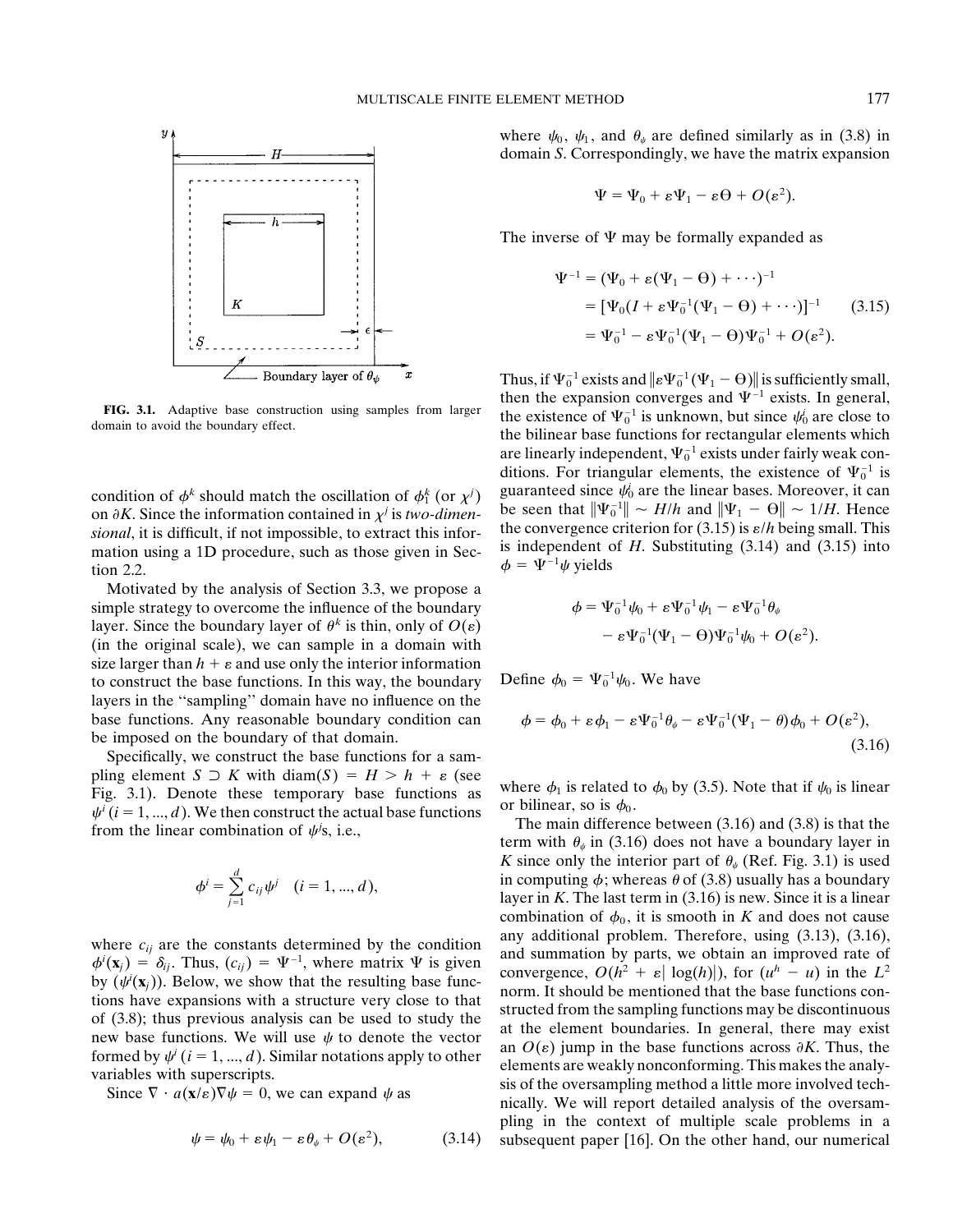pling technique indeed works very well. tion 4.5).

domain *S*. Thus, to avoid the resonant sampling at the grid Concurrency is achieved through pure data distribution. difficulty by dividing the computational domain into sev- operation, a boundary exchange, is needed for the restriceral large sampling regions. Each sampling region can be tion and prolongation operators in the multigrid iterations.

subcell problem for the base functions. If the coefficients *a* is differentiable and  $h_s$  resolves the smallest scale in *a*, then  $\phi^i$  are computed with second order accuracy. The **4.2. Cost of the Method** volume integrals The applicability of an algorithm, in practice, is always

$$
\int_K \nabla \phi^i \cdot a \cdot \nabla \phi^j d\mathbf{x} \text{ and } \int_K \phi^i f d\mathbf{x},
$$

hand side vector, are computed using the two-dimensional existing numerical algorithms. centered trapezoidal rule. The results are second-order To make the comparison, we consider three popular accurate. The amount of computation in the first integral methods: the conventional finite element method with lincan be reduced by recasting the volume integral into a ear base functions (LFEM), the method base on multipleboundary integral using (2.4). However, we found that this scale expansions and cell problems (e.g., [14]), and the approach may yield a global stiffness matrix that is not methods of local numerical upscaling (e.g., [12]). Furtherpositive definite when the subcell resolution is not suffi- more, for the last two methods, we assume that LFEM is ciently high. used to solve the cell (or grid block) problems and the

We use a multigrid method with matrix dependent pro- effective equation on the coarse grid. longation [27] to solve both the base functions and the First, we notice that MFEM and the local upscaling

tests show that the multiscale method with the oversam- independent of the small scales of the problem (see Sec-

For problems with continuous scales, which are the main The algorithms are implemented in double precision on interest of this paper, we note that different scales generate an Intel Paragon parallel computer with 512 processors, boundary layers with different thicknesses in the sampling using the MPI message passing library provided by Intel. scale, *H* should be a couple of times larger than *h*. At the No special effort is made to improve the parallel efficiency; first sight, this is computationally not attractive since there at the coarse grid level, processors are left idle if no coarse is too much redundant work. However, we can avoid this grid data are distributed to them. Only one communication used to compute many base functions for the elements To facilitate the implementation of the multigrid solver of contained inside the region (see Section 4.4). [27] on a multicomputer, the original smoothing method, incomplete line LU decomposition (ILLU), is replaced by a four-color Gauss–Seidel iteration (GS). This requires **4. NUMERICAL IMPLEMENTATION AND TESTS** four boundary exchanges per iteration. If point Jacobi **4.1. Implementation** smoothing is used, only one boundary exchange is needed. The multiscale method given in Section 2 is fairly<br>
Straightforward to implement. Here, we outline the imple-<br>
iterations using GS can be 1.5 to 2 times larger<br>
terations and define some notations that are used fre-<br>
of u

limited by the available computer memory and CPU time. For multiple scale problems, these concerns are often cru*f d***x**, cial. Here, we discuss the cost of the multiscale finite element method (MFEM) in these two aspects. In these rewhich are entries of the local stiffness matrix and the right- gards, it is useful to compare our method with other

large scale problems. We also use this multigrid method methods (e.g.,  $[12]$ ) are similar in terms of memory requireand the linear finite element method to solve for a well- ment and operation counts. In fact, the fine scale problems resolved solution. This version of the multigrid method defined on the grid blocks in the local upscaling methods has been found to be very robust for 2D second-order are computationally equivalent to the subcell problems elliptic equations (for details, see [27]). Our numerical tests for the base functions in MFEM. For a rectangular mesh, indicate that the number of multigrid iterations is almost MFEM is a little more expensive since three base functions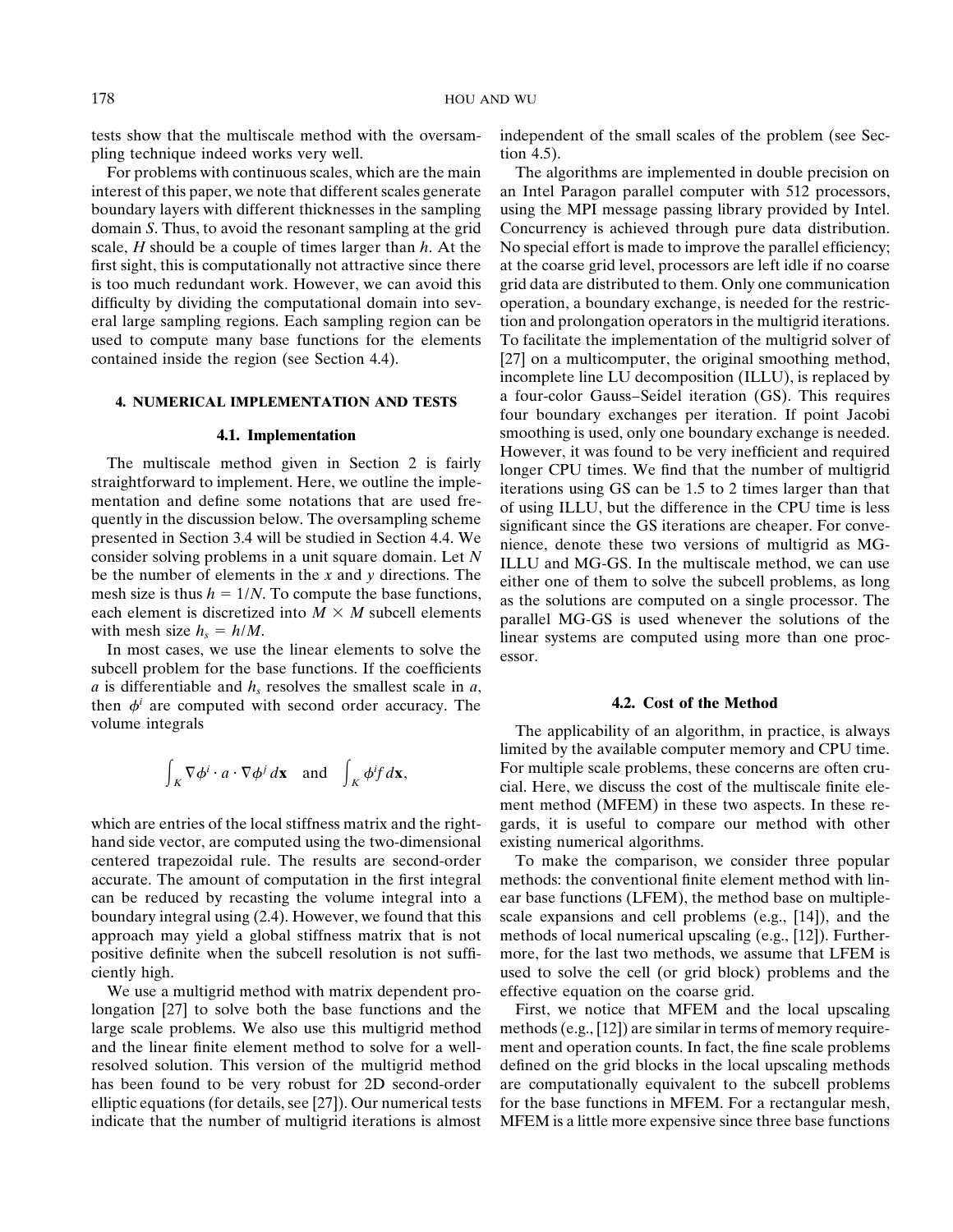computed from (2.8)). In comparison, the local upscaling noted that other implementations are also possible, e.g., methods only require solving two fine scale problems to we may solve the subcell problems on several different obtain the effective conductivity tensor. The costs of the subsets of processors, so that the limitation on *M* can be two methods are the same if triangular elements (grid practically removed. This can be done without much effort blocks) are used. However, we note that the local upscaling in MPI as it provides functions of managing groups and methods are difficult to implement for triangular grid communicators. blocks due to the difficulty in specifying the boundary The memory saving of MFEM comes at the price of condition for the fine scale problems (Ref. Section 1). In more computations. For the same fine grid resolution, if this regard, MFEM has more flexibility to model compli- the multigrid method is used, the operation count is  $O(N^n)$ cated geometries. In the future, we plan to perform an *M<sup>n</sup>*) for LFEM and  $O(N^n + (d - 1)N^n M^n)$  for the extensive numerical study to compare accuracy and effi- multiscale method, where *d* is the number of nodal points ciency of these two approaches. on each element. Thus, the ratio of the operation counts

of elements and the number of subcell elements in each MFEM in two and three dimensions, where  $d - 1 = 2$  and elements at the subcell level is  $(N M)^n$ , where *n* is the mented on a serial computer, the corresponding estimate problem. It is common in practice that multiple runs are is  $O(N^n + M^n)$ . The saving of memory implies that MFEM desirable for the same medium but with different boundary specific, on a Sun Sparc20 workstation, our double preci- tions are needed by MFEM in the later runs since the small solving a problem with  $N = 512$ . With 12% more memory, needs not be computed again.

processors, the memory required on each processor by becomes  $n_s n$ , and, hence, the operation count is  $O(N^n +$ LFEM is  $O((N M)^{n}/P)$ . For MFEM, if the subcell prob-  $(M^{n_s} N)^n$ , which increases exponentially as the number of lems are solved on a single processor, which provides the scale increases. Therefore, the method is not practical for maximum efficiency, the memory used on each processor problems with multiple separable scales, although it gives is  $O(N^n/P + M^n)$ . Thus, for  $M^n \le N^n/P$ , which is usually accurate effective solutions for special problems with  $n_s =$ the case in practice, we have a factor of  $O(M^n)$  saving in 1 and periodic coefficients. the memory, similar to that in the sequential case. Given a maximum *<sup>N</sup><sup>n</sup>* degrees of freedom which can be handled **4.3. Convergence of MFEM** by LFEM, MFEM can always handle *<sup>M</sup><sup>n</sup>* times more, where *M* is only limited by the memory available on each Extensive convergence tests for MFEM based on the processor but is independent of *P*. For example, using 256 two-scale model problem have been reported in [21]. Here, processors with 32MB memory on each processor, our 2D we just briefly summarize the results of those tests. The parallel LFEM program can solve a problem using  $4096<sup>2</sup>$  numerical method of obtaining "exact" solutions for the elements; again, taking  $M = 32$ , MFEM can easily deal test problems is also explained. The application of MFEM

need to be solved in each element (the fourth one can be LFEM. The difference is even greater in 3D. It should be

Next, we compare MFEM with LFEM and the method in MFEM and LFEM is about  $d-1$ . Therefore, triangular based on the multiple scale expansion. Let the number and tetrahedra elements are most efficient to use for dimension be *N* and *M*, respectively. The total number of 3, respectively. Moreover, the ratio of operation counts is a conservative estimate for the ratio of CPU times on dimension. Therefore, for LFEM using the same fine grid parallel computers since the communication costs of the at the subcell level, the size of the discrete problem two methods are different (see Section 4.3). Note also that, and the memory needed is  $O(N^n M^n)$ . If MFEM is imple- this comparison is made for solving just one particular can solve much larger problems than LFEM. To be more conditions or source terms. In this case, only  $O(N^n)$  operasion LFEM program takes about 48MB of memory for scale information, stored in the stiffness and mass matrices,

total of 54MB, we can solve the problem with  $N = 512$  The method based on multiple scale expansions serves and  $M = 128$  using MFEM. Thus the effective resolution the same purpose as MFEM and the local upscaling methincreases by a factor of 100. This, however, is an extreme ods. As we mentioned before, the multiple scale expancase. In practice, one would like to use large *N* but rela- sions cannot treat problems without scale separation. Here tively small *M* to include more small scales in the final we note that even for problems with scale separations, the solution, e.g.,  $M = 32$  as in many of our numerical tests. method based on multiple scale expansions could be much Even so, the LFEM program still requires about 49GB of more expensive than MFEM and the local upscaling methmemory to achieve the similar resolution of MFEM. This ods. For example, suppose there are  $n_s$  separable scales comparison shows that the multiscale method is well characterized by  $\mathbf{x}/\varepsilon_i$  ( $j = 1, ..., s$ ) in a problem. By introducadapted to work station class of computers with limited ing additional  $n_s$  new fast variables,  $y_j = x/\varepsilon_j$ , one can memory. **Example 3** and the multiple scale expan-On a multicomputer, such as the Intel Paragon, with *P* sions. Then the total dimension of the cell problems

with 1000 times more elements, which is impossible for to composite material and porous flow simulations is given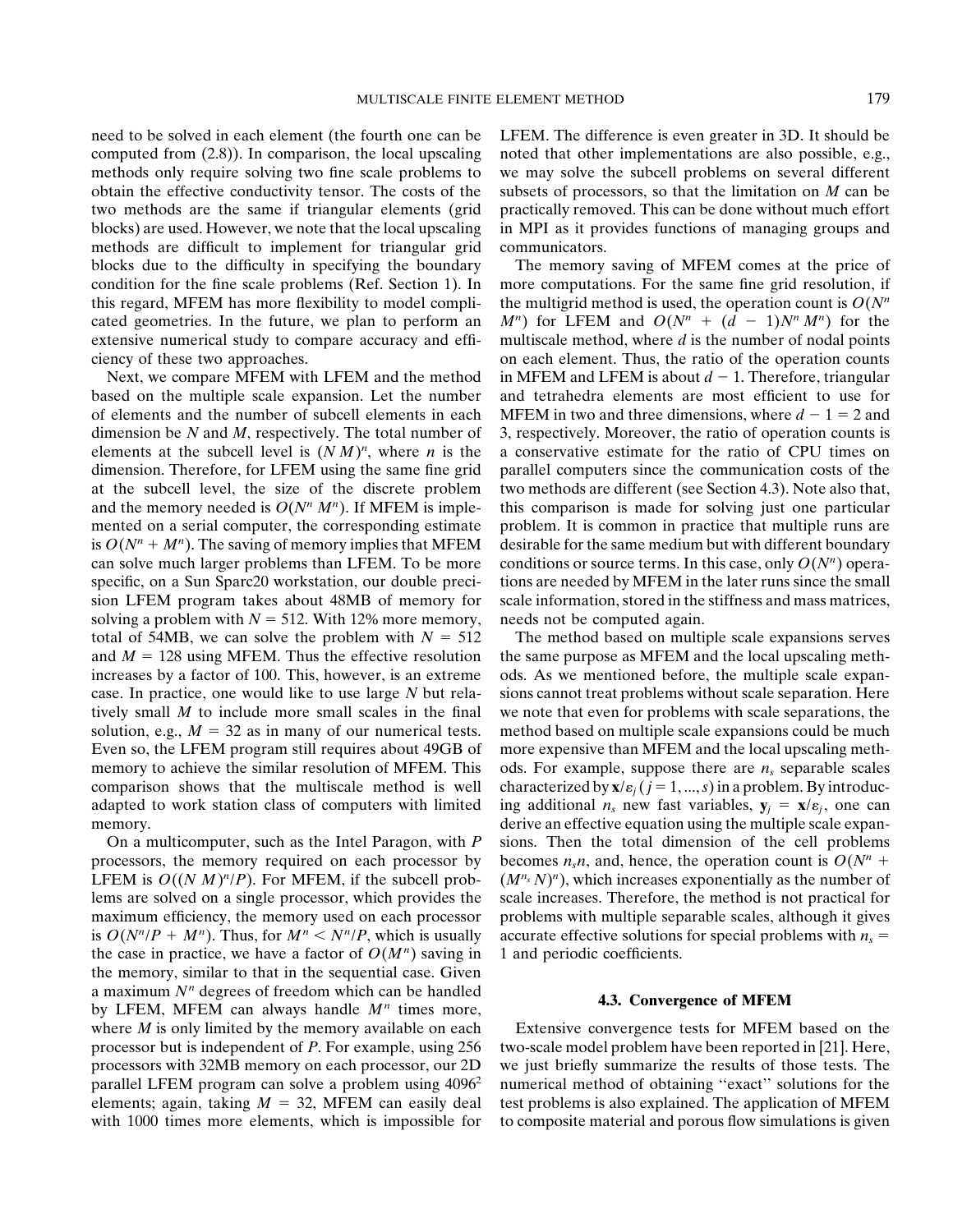in Section 5. To facilitate the comparison among different **TABLE I** schemes, we use the following shorthands: MFEM-L and Results for  $\varepsilon = 0.005$ MFEM-O indicate that LFEM is used to solve the base functions with linear and oscillatory boundary conditions (see Section 2.2), respectively.

Because it is very difficult to construct a genuine 2D multiple scale problem with an exact solution, resolved numerical solutions are used as the exact solutions for the test problems. In all numerical examples below, the resolved solutions are obtained using LFEM. We solve the problems twice on two meshes. Both meshes resolve the smallest scale  $\varepsilon$  and one mesh size is twice as large as the other. Then the Richardson extrapolation is used to compute the "exact" solutions from the solutions on the<br>two meshes. During the tests, we keep the coarser mesh CPU time (see Section 4.6). On the other hand, this ap-<br>size to be less than  $\varepsilon/10$  so that the error in the

3.2 (see also below). According to our tests, the numerical since  $H \ge h$  in practice, the boundary layers occupy much error is still small even with  $\varepsilon/h = 0.64$ . This suggests that smaller regions. Thus, the boundary lay error is still small even with  $\varepsilon/h = 0.64$ . This suggests that smaller regions. Thus, the boundary layer effect is much<br>the error constants are small. By using the spectral method weaker than that in the original MFEM. F the error constants are small. By using the spectral method weaker than that in the original MFEM. From our numeri-<br>to solve the subcell problems we are able to obtain very cal experiments for problems with and without sca to solve the subcell problems we are able to obtain very cal experiments for problems with and without scale sepa-<br>accurate hase functions. We find that the accuracy of the ration, this strategy seems to produce nearly opt accurate base functions. We find that the accuracy of the ration, this strategy seems to produce nearly optimum re-<br>base functions does not have significant influence on the sults predicted by our analysis, i.e.,  $O(h^2 + \v$ base functions does not have significant influence on the sults predicted by our a<br>solution  $I^h$  Computing  $A^i$   $A^h$  and  $f^h$  to second-order convergence in  $L^2$  norm. solution  $U^h$ . Computing  $\phi^i$ ,  $A^h$ , and  $f^h$  to second-order convergence in  $L^2$  norm. accuracy seems to be good enough. The boundary layer In the following example, we test the oversampling structure of the first-order corrector of the base function is scheme by solving (2.1) with structure of the first-order corrector of the base function is confirmed by our numerical computations (see also Section 4.4). In addition, we illustrate that the boundary layers can sometimes be removed by using the oscillatory boundary condition given in Section 2.2, which results in significant *improvement* in the accuracy of MFEM. In our tests, the oscillatory boundary condition often gives more accurate results than the linear boundary condition because the where  $P = 1.8$ . The computation is done on a uniform boundary layer of  $\theta^i$  using the oscillatory boundary condi- rectangular mesh with *N* and *M* being the numbers of tion is weaker than that using the linear boundary condi- elements and subcell elements in each direction, respection. We also provide an example to show that the removal tively. Note that the analysis of the resonance effect is of the boundary layers is sufficient but not necessary for carried out for triangular elements. Here, we use rectanguimproving the convergence rate. lare large large large large large multigrid solver we use is designed

As discussed in Section 3.4, the oversampling strategy sis is still valid. can be used to remove the resonance effect. The direct The results of MFEM-O, MFEM-L, and LFEM are implementation of oversampling, as depicted in Fig. 3.1, shown in Tables I and II. In the tables  $E = U - U^h$  is the is not very efficient due to the redundancy of computation, discrete error at nodal points. Table I indicates that the especially when *h* is close to  $\varepsilon$ . In the numerical tests below, errors of MFEM-O and MFEM-L are proportional to  $h^{-1}$ . regions. Each of these sampling regions contains many that the errors of both MFEM-O and MFEM-L are proporcomputational elements. The majority of the computa- tional to  $O(\varepsilon/h)$ . We also note that the error of MFEM-In this simple implementation, there are no redundant is because the oscillatory boundary condition produces computations. In fact, there is a slight reduction in the a weaker boundary layer in  $\theta^i$  than the linear boundary

| Mesh |                  |             |               |                  | <b>MFEM-L</b> |         |  |  |
|------|------------------|-------------|---------------|------------------|---------------|---------|--|--|
| M    | $  E  _{\infty}$ | $  E  _l^2$ | rate          | $\ E\ _{\infty}$ | $  E  _l^2$   | rate    |  |  |
| 64   | 4.89e-5          | $2.52e-5$   |               | $1.79e-4$        | $9.73e-5$     |         |  |  |
| 32   | 1.06e-4          | 5.79e-5     | $-1.20$       | 3.86e-4          | $2.13e-4$     | $-1.13$ |  |  |
| 16   | $1.74e-4$        | $9.65e-5$   | $-0.74$       | $7.32e-4$        | $4.10e-4$     | $-0.94$ |  |  |
| 8    | 3.76e-4          | $2.10e-4$   | $-1.12$       | $1.40e-3$        | 7.83e-4       | $-0.93$ |  |  |
| 4    | $1.77e-4$        | 9.88e-5     | 1.09          | $1.00e-3$        | 5.61e-4       | 0.48    |  |  |
|      |                  |             | <b>MFEM-O</b> |                  |               |         |  |  |

size to be less than  $\varepsilon/10$ , so that the error in the extrapo-<br>lated solution is less than  $10^{-7}$  All computations are per-<br>base functions are free of boundary layers. Those base lated solution is less than  $10^{-7}$ . All computations are per- base functions are free of boundary layers. Those base formed on a unit square,  $\Omega = (0, 1) \times (0, 1)$ .<br>
In [21], we confirm the  $O(\varepsilon/h)$  estimate given in Section<br>
3.2 (see also below). According to our tests, the numerical<br>  $\sin \theta \ge h$  in practice, the boundary layers occupy mu

$$
a(\mathbf{x}/\varepsilon) = \frac{2 + P \sin(2\pi x/\varepsilon)}{2 + P \cos(2\pi y/\varepsilon)} + \frac{2 + \sin(2\pi y/\varepsilon)}{2 + P \sin(2\pi x/\varepsilon)},
$$
  

$$
f(x) = -1, \quad u|_{\partial\Omega} = 0,
$$
 (4.1)

for rectangular meshes. In fact, due to our choice of the **4.4. Improved Convergence with Oversampling** coefficient *a* in (4.1), the effective conductivity is a constant diagonal matrix. In this case, one can verify that our analy-

we decompose the domain into a number of large sampling Combining the results of Table I and Table II, we conclude tional elements are in the interior of a sampling region. O is several times smaller than that of MFEM-L. This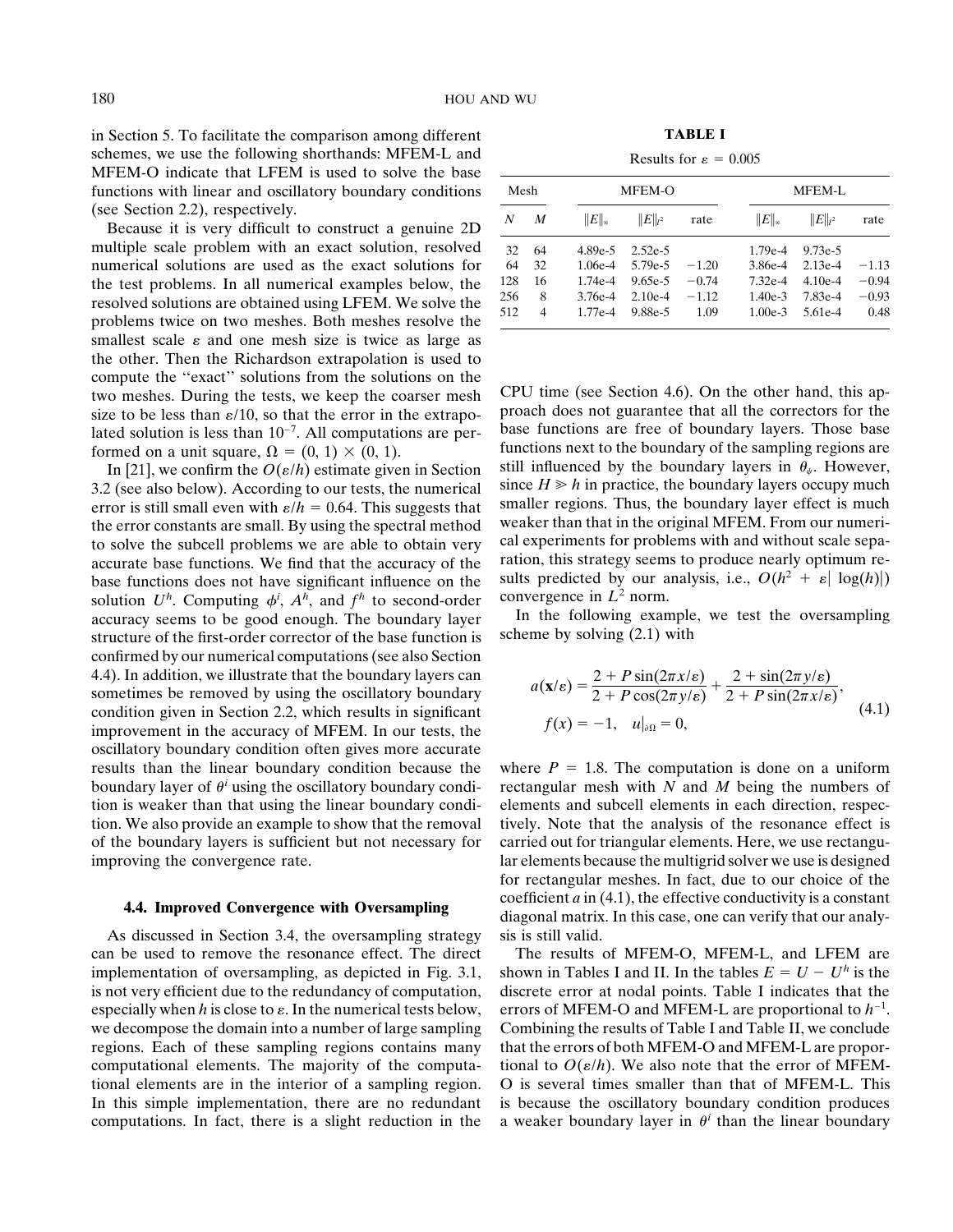**TABLE II** TABLE III

Results for  $\varepsilon/h = 0.64$  and  $M = 16$  Results for the Oversampling Method ( $\varepsilon = 0.005$ )

|                  |       | <b>MFEM-O</b> |         | <b>MFEM-L</b> |         | <b>LFEM</b> |             | Mesh |    | $M_s = 128$       |               | $M_s = 256$      |               |
|------------------|-------|---------------|---------|---------------|---------|-------------|-------------|------|----|-------------------|---------------|------------------|---------------|
| $\boldsymbol{N}$ | ε     | $  E  _l^2$   | rate    | $  E  _{l^2}$ | rate    | M N         | $  E  _l^2$ | N    | M  | $\ E\ _{_\infty}$ | $\ E\ _{l^2}$ | $\ E\ _{\infty}$ | $  E  _{l^2}$ |
| 16               | 0.04  | $6.23e-5$     |         | $3.54e-4$     |         | 256         | $1.34e-4$   | 32   | 64 | $3.08e-5$         | 1.53e-5       | $3.59e-5$        | 8.14e-6       |
| 32               | 0.02  | 8.43e-5       | $-0.44$ | $3.90e-4$     | $-0.14$ | 512         | 1.34e-4     | 64   | 32 | $4.99e-5$         | 2.06e-5       | $3.32e-5$        | 1.14e-5       |
| 64               | 0.01  | $9.32e-5$     | $-0.14$ | $4.04e-4$     | $-0.05$ | 1024        | 1.34e-4     | 128  | 16 | $4.65e-5$         | 1.51e-5       | $4.42e-5$        | 8.07e-6       |
| 128              | 0.005 | 9.65e-5       | $-0.05$ | $4.10e-4$     | $-0.02$ | 2048        | 1.34e-4     | 256  | 8  | 3.66e-5           | $1.63e-5$     | $2.53e-5$        | 7.26e-6       |
|                  |       |               |         |               |         |             |             | 512  | 4  | 1.64e-5           | $3.42e-6$     | 1.63e-5          | 5.04e-6       |

condition does, see Fig. 4.1. The procedure of computing the oversampling method with  $M_s = 128$  and 256. We

problems. For a given fine mesh (i.e.,  $h<sub>s</sub>$ )  $M<sub>S</sub>$  determines and II, we can clearly see the improvement in convergence. *H*. We repeat the computations in Tables I and II using In Table III, for fixed  $\varepsilon$  the error remains about the same



**FIG. 4.1.** Surface plots of the first order correctors of the base functions with linear (top) and oscillatory (bottom) boundary conditions  $(\varepsilon/h = 0.08\sqrt{5}).$ 

 $\theta^i$  can be found in [21]. Clearly, the structure of  $\theta^i$  agrees use the oscillatory  $\mu^i$  (see Section 2.2) as the boundary with our theoretical analysis in Section 3.3. conditions for the temporary base functions  $\psi^i$ . The results Let  $M_s = H/h_s$ , which is the size of the oversampling are shown in Tables III and IV. Compared with Tables I as *h* decreases. This is in contrast to the computations presented in Table I, where the errors increase monotonically as *h* decreases. Moreover, in Table IV, the solution converges for fixed  $\varepsilon/h$  as  $\varepsilon$  decreases. We see that the convergence for the  $M<sub>S</sub> = 256$  case in Table IV is very close to  $O(\varepsilon)$ . On the other hand, the  $M_s = 128$  case is not as good due to stronger boundary layer effect (see below). Figure 4.2 shows the first-order corrector of the base function constructed using the oversampling technique. The element in the figure is away from the boundary of the sampling region, and thus, there is no boundary layer.

> To further understand the results, we recall from the analysis of [21] that the boundary layers of  $\theta^i$  in each element contribute an  $O(\sqrt{\varepsilon}h)$  error in the  $H^1$  norm. Therefore, the total contribution due to the boundary layers in all elements is  $O(\sqrt{\varepsilon/h})$  (since the number of elements is proportional to  $h^{-2}$ ). This is basically how the leading order term in (3.7) is obtained. Roughly speaking, in the present implementation of the oversampling technique, there are  $O(1/hH)$ ) elements which contain the boundary layers of  $\theta_{\psi}$ . Therefore, the total  $H^1$ -norm error due to the boundary layers is  $O(\sqrt{\varepsilon/H})$ . On the other

**TABLE IV**

Results for the Oversampling Method ( $\varepsilon/h = 0.64$ ,  $M = 16$ )

|           |               |           | $M_{\rm s} = 128$                   |      |  |  | $M_s = 256$                                |      |
|-----------|---------------|-----------|-------------------------------------|------|--|--|--------------------------------------------|------|
| N         | $\varepsilon$ |           | $  E  _{\infty}$ $  E  _{l^2}$ rate |      |  |  | $  E  _{\infty}$ $  E  _{l^2}$             | rate |
| -16<br>32 | 0.04<br>0.02  | $3.12e-4$ | 5.78e-5<br>$1.56e-4$ $2.97e-5$      | 0.96 |  |  | $1.61e-4$ $5.49e-5$<br>$1.55e-4$ $2.96e-5$ | 0.89 |
| 64        | 0.01          |           | 8.83e-5 1.85e-5                     | 0.68 |  |  | $8.16e-5$ $1.54e-5$                        | 0.94 |
| 128       | 0.005         |           | $4.65e-5$ $1.51e-5$                 | 0.29 |  |  | $4.42e-5$ $8.07e-6$                        | 0.93 |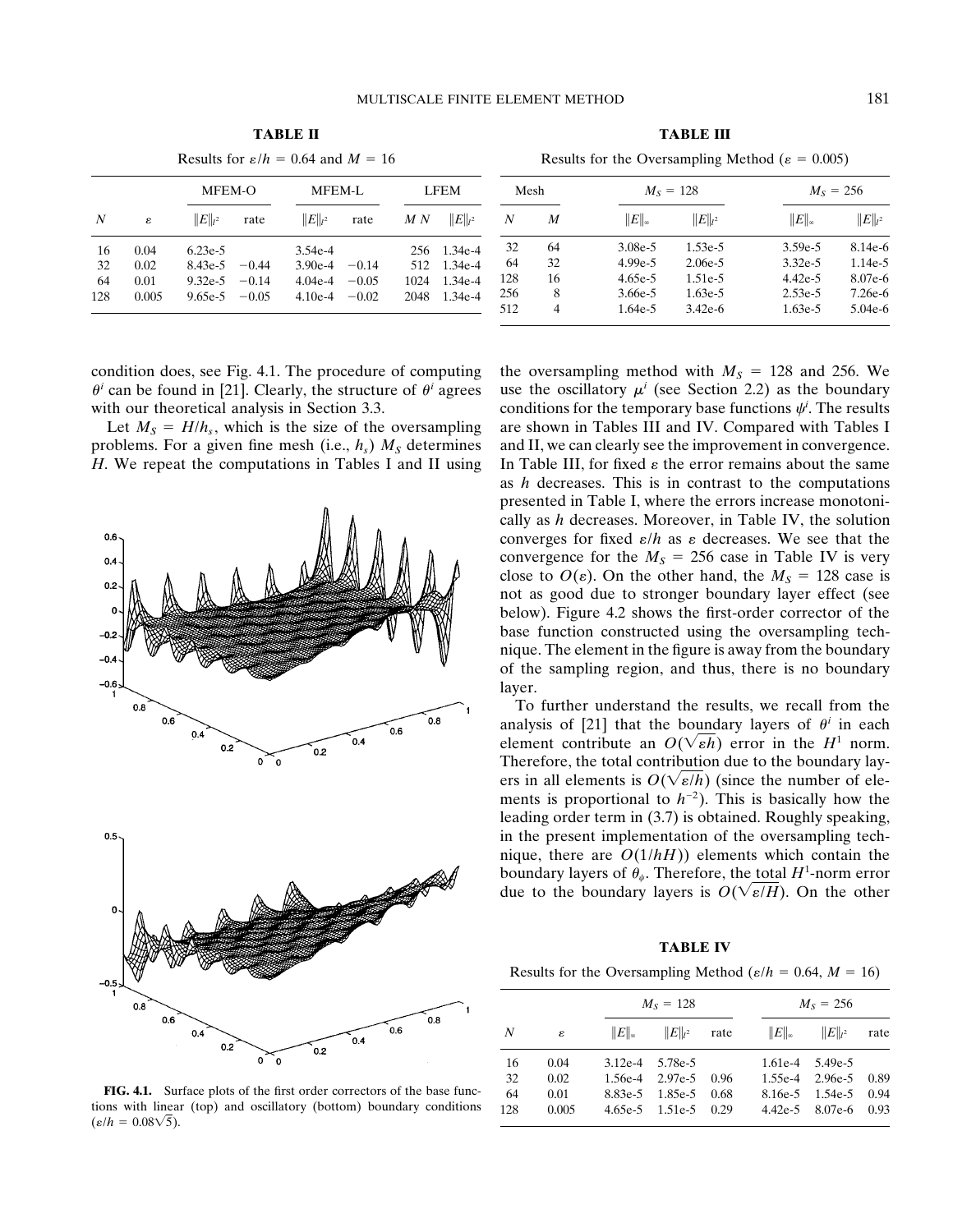

than the  $O(\varepsilon/H)$  estimate. In fact, in Table IV  $\varepsilon/H \approx 0.1$  convergence rate.<br>is fixed. According to the above estimate, the solutions In our MFEM formulation, the problem is directly dis-In our MFEM formulation, the problem is directly dis-<br>should not converge. This discrepancy may be due to the cretized on a relatively coarse grid, whose mesh size is<br>small error constants in the leading order estimates We small error constants in the leading order estimates. We typically larger than the smallest scale in the solution. The will study this issue in more details in our coming paper discrete solution operator is constructed usi will study this issue in more details in our coming paper [16]. multiscale base functions. Our numerical experiments

gence, especially when *H* is large. However, since the it typically takes the parallel MG-GS solver 12 or 13 iteraboundary layer is stronger, the solution is less accurate. The tions to compute the MFEM solutions of (2.1) given in degradation is smaller for larger *H*. Another interesting Section 4.3. The number of iterations is independent of  $\varepsilon$ phenomenon is that the solutions using MFEM with the and *h* in the calculations presented in Tables I and II. oversampling technique can be more accurate than the To test how the multigrid convergence depends on  $C_a$ , resolved direct solutions using LFEM on a fine mesh  $h_s$ . we solve (2.1) with Intuitively, one would think that the resolution of the direct solution on a fine grid  $h_s$  should be higher than that of the MFEM on a coarser grid *h*.

We stress that the present implementation of the oversampling scheme is simple but not ideal. A modification is to enlarge the size of those sampling domains away from  $\partial S$  by  $O(\varepsilon)$ . This will completely remove the boundary layer effect due to the interior boundaries of the sam-<br>pling regions while the amount of redundant work is<br> $\epsilon = \sqrt{2}/1000$  and solve the problem using MFEM with<br>kept small.<br> $N = 256$  ( $M = 32$ ), and LFEM with  $N = 256$  a

system resulting from our multiscale FEM by a multigrid systems of equations. The multigrid convergence for  $C_a$  =

solver that uses a matrix dependent prolongation operator. It has been observed in the multigrid literature that the number of multigrid iterations usually deteriorates significantly for elliptic problems with rough coefficients and/or highly oscillating coefficients; see, e.g., [11, 18]. This would slow down the speed of the overall solution procedure. Therefore, it is important to design a multigrid method for which the number of multigrid iterations is essentially independent of the mesh size and the small scale features in the solution. Another difficulty for multigrid methods comes from the high contrast in the coefficient *a*, defined as  $C_a = \max(a)/\min(a)$ . In practice  $C_a$  can be very high; an order of  $10<sup>7</sup>$  to  $10<sup>8</sup>$  is typical in groundwater applications. Thus it is equally important that the convergence in the **FIG. 4.2.** First-order corrector of the base function, which is con-<br>structed from over sampling  $(\varepsilon/h = 0.08 \sqrt{5})$ .<br>in the coefficient.

Our numerical experiments show that the multigrid hand, from the discrete error analysis of Section 3.3, we can<br>estimate the *l*<sup>2</sup>-norm error being roughly  $O(\varepsilon/H)$ . Since robust when the problem is well resolved on the fine grid.<br> $H = M h$ , these estimates explain why th estimate the  $l^2$ -norm error being roughly  $O(\varepsilon/H)$ . Since<br>  $H = M_s h_s$ , these estimates explain why the solutions are<br>
this is a nontrivial accomplishment, because a standard<br>
more accurate for larger  $M_s$  in most of the bles III and IV using a single sampling domain  $S = \Omega$  with<br>  $H = 1$ , and we observed an  $O(\varepsilon)$  convergence (not shown<br>
here). It should be noted that the numerical results of the<br>
oversampling technique in Tables III and

We also find that changing the boundary condition for show that the multigrid convergence for the resulting dis- $\psi^i$  to linear functions has no significant effect on the conver- crete linear systems is independent of  $\varepsilon$  and  $h$ . For example,

$$
a(\mathbf{x}) = \frac{1}{(2 + P\sin(2\pi x/\varepsilon))(2 + P\sin(2\pi y/\varepsilon))},
$$
  

$$
f(\mathbf{x}) = -1, \quad u|_{\partial\Omega} = 0,
$$
 (4.2)

**4.5. Multigrid Convergence** 512. Note that with  $\varepsilon = \sqrt{2}/1000$ ,  $N = 256$ , or  $N = 512$ , the problem is underresolved in the LFEM calculations. As we mentioned before, we solve the discrete linear The parallel MG-GS solver is used to solve the discrete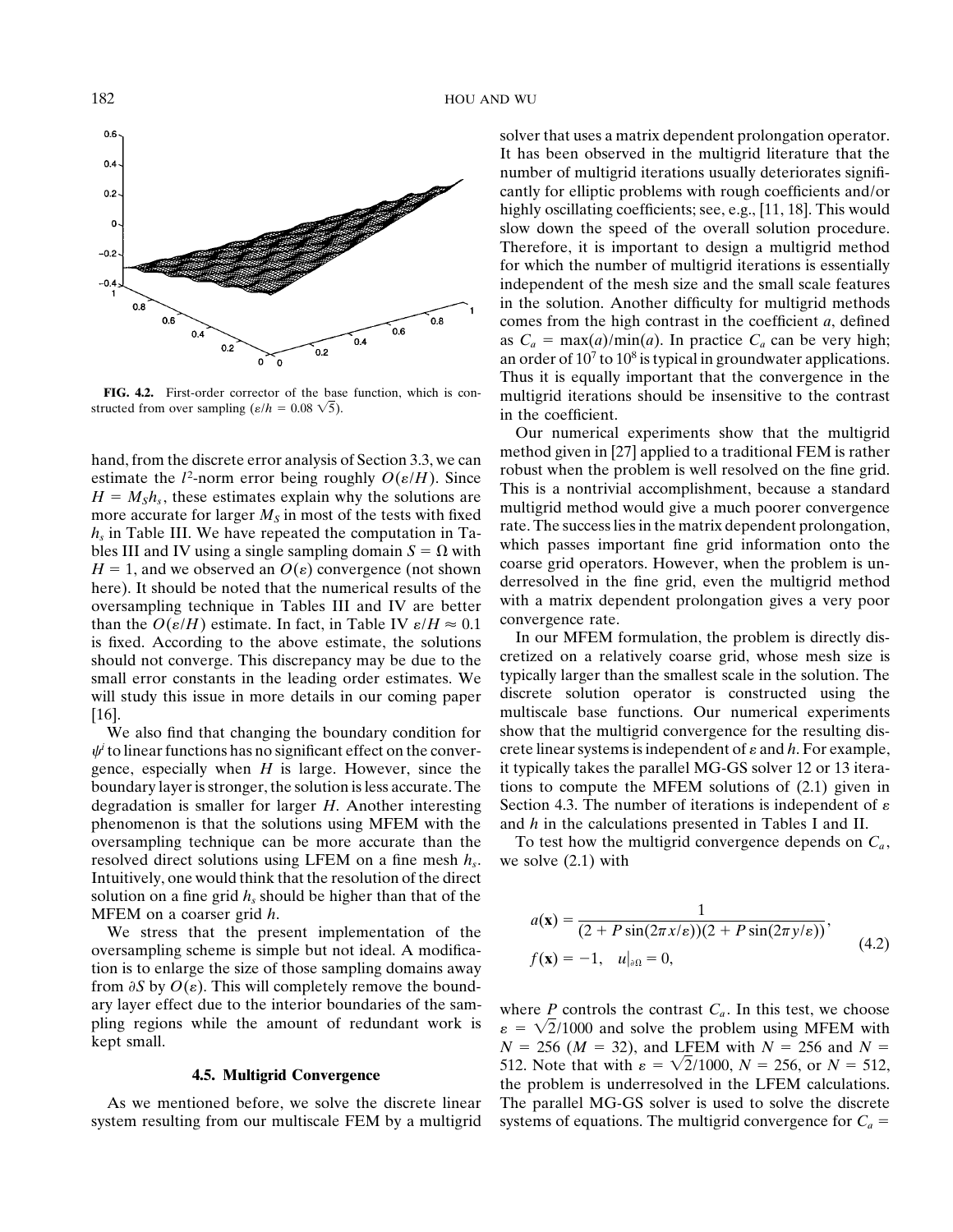

 $1.6 \times 10^5$  is given in Fig. 4.3. We see that it takes significantly more iterations for MG-GS to converge in the The results for the total CPU time (excluding the time LFEM calculations than in the MFEM calculation. We for input and output) of solving the problem by using also plot the dependence of the multigrid convergence on LFEM and MFEM are shown in Figs. 4.5 and 4.6. Figure the contrast coefficient,  $C_a$ , in Fig. 4.4. We can see that 4.5 shows the CPU times of using MFEM with MG-ILLU the multigrid convergence for LFEM depends strongly on for solving the base functions and the parallel MG-GS  $C_a$ , whereas the multigrid convergence for MFEM is basi-<br>cally independent of  $C_a$ . The reason for the poor multigrid LFEM is also shown in the figure for comparison. We see convergence in the LFEM calculations is due to the fact that the speedup of MFEM follows very closely the linear

that LFEM does not sample the correct small scale information in the fine grid. In comparison, MFEM captures correctly the small scale information in its finest level of grid,  $h$ , which is still larger than the smallest scale,  $\varepsilon$ , in the solution. These numerical experiments demonstrate that the multiscale base functions are also valuable for obtaining optimum multigrid convergence using a relatively coarse grid to compute highly heterogeneous, multiscale problems.

### **4.6. Parallel Performance**

In this subsection, we provide some speedup timing results of MFEM and compare them with those of LFEM. The results are shown in the logarithmic execution-time plots, which plot the execution times against the number of processors used. The test problem in Section 4.3 is solved on a fine grid with  $M N = 1024$  elements in x and y directions using an increasing number of processors. For **FIG. 4.3.** Convergence of multigrid iteration for solving (2.1) and<br>(4.2) with  $C_a = 1.6 \times 10^5$  and  $\varepsilon = \sqrt{2}/1000$ . Solid line: MFEM ( $N =$ <br>256,  $M = 32$ ); dash line: LFEM ( $N = 256$ ); dashdot line: LFEM ( $N = 512$ ).<br>The LF solver is denoted by  $\circ$ . The dotted straight lines represent the ideal linear speedup. For all multigrid iterations, the tolerance is set to  $1 \times 10^{-8}$ .

> for solving the base functions and the parallel MG-GS for LFEM is also shown in the figure for comparison. We see



**FIG. 4.4.** The dependency of multigrid convergence on *C<sub>a</sub>* for solving **FIG. 4.5.** Total CPU time used by LFEM ( $\circ$ ) and MFEM-O with  $\varepsilon = \sqrt{2}/1000$ :  $\times$ , MFEM ( $N = 256$ ,  $M = 32$ );  $\circ$ , LFEM MG-ILLU for computing th  $(N = 256); +$ , LFEM  $(N = 512).$  *M* = 32.



MG-ILLU for computing the subcell solutions:  $\times$ ,  $M = 16$ ;  $+$ ,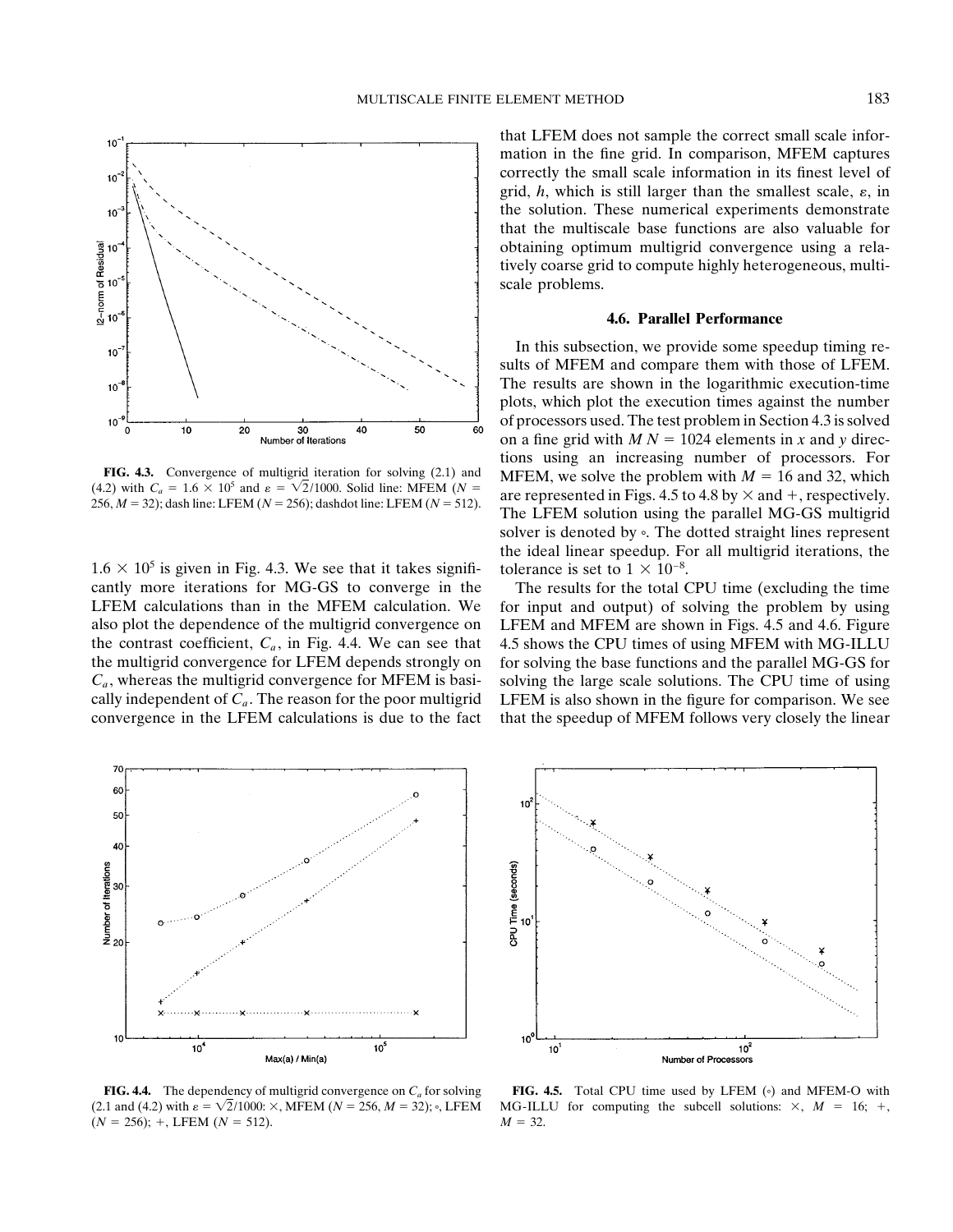

solution is obtained on a single node. The solution is obtained on a single node. The solution is obtained on a single node.

speedup, while that of LFEM does not. For both methods, **5. APPLICATIONS** the departure from the linear speedup is mainly due to the communication at the coarse grid levels. However, for In this section, we apply the multiscale method to prob-<br>MFEM, this occurs only when the large scale solution is lems with continuous scales, including steady condu MFEM, this occurs only when the large scale solution is lems with continuous scales, including steady conduction<br>computed. In another implementation, we gather the data through fiber composites (Section 5.1) and steady flo computed. In another implementation, we gather the data through fiber composites (Section 5.1) and steady flows<br>onto a single processor and solve the large scale problem through random porous media (Section 5.2). The probl onto a single processor and solve the large scale problem through random porous media (Section 5.2). The problems on that processor For small N hence large M (N M is we solve are models of the real systems. Both types of on that processor. For small *N*, hence large *M* (*N M* is we solve are models of the real systems. Both types of fixed), such an approach is more efficient than the previous problems are described by (2.1). The conductiv fixed), such an approach is more efficient than the previous problems are described by  $(2.1)$ . The conductivity of the porous one. The improvement in the speedup is shown in Fig. 4.6 composite materials and the permeabil one. The improvement in the speedup is shown in Fig. 4.6. composite materials and the permeability of the porous When N is large, multiple processors should be used to media are represented by the coefficient  $a(\mathbf{x})$ . In When  $N$  is large, multiple processors should be used to solve the large scale problem.

These figures also indicate that for MFEM the computation is more efficient with larger subcell problems. Therefore, for both efficiency and accuracy reasons, it is desirable to choose the size of sampling domain (i.e.,  $M<sub>S</sub>$ ) as large as possible. On the other hand, given  $M<sub>S</sub>$ , the choice of  $M$ has no significant effect on the CPU time. We also note from Figs. 4.5 and 4.6 that the time used by the multiscale method is only about 50% more than that used by LFEM if run on 16 processors; moreover, the percentage drops down quickly (as low as 9% for 256 processors; see Fig. 4.6) as the number of processors increases. In contrast, the difference is about 95% for sequential runs. This can be partially attributed to the better parallel speedup of MFEM. More importantly, as mentioned before, MG-ILLU converges faster than MG-GS. The flexibility of using various fast sequential linear solvers for the subcell problems is very useful in practice.

Note that a significant amount of the total CPU time is used to setup the linear system of equations in the LFEM<br>computation, dis-<br>computations. Similarly, in the MFEM computation, dis-<br>the LFEM ( $\circ$ ) and MFEM computations. For the latter, it includes the crete linear systems are computed for both the base func-<br>time for solving base functions and the large scale solution:  $\times$ ,  $M = 16$ ; tions and the large scale solution. Therefore, the compari-  $+, M = 32$ .

sons in Figs. 4.5 and 4.6 do not reflect the operation counts given in Section 4.2. In Figs. 4.7 and 4.8, the CPU times for multigrid iterations alone are compared. For MFEM, this includes the multigrid iterations for solving the base functions and the large scale solution. The trends shown in Figs. 4.7 and 4.8 are similar to those in Figs. 4.5 and 4.6: MFEM spends 130% more time than LFEM on 16 processors and 13% (Fig. 4.7) or even  $-8\%$  (Fig. 4.8) more time on 256 processors.

It should be noted that it is quite difficult to make a "fair" comparison between the CPU times of MFEM and LFEM due to many factors. In fact, such a comparison may not be very meaningful since the goals of the two methods are so different. Our goal for MFEM is to provide a method that can capture much more small scale information than a direct method can resolve. Our experiments illustrate that we can achieve this goal with a small amount FIG. 4.6. The same as Fig. 4.5, except that for MFEM the large scale of extra work. Furthermore, the speedup comparisons do puting environment.

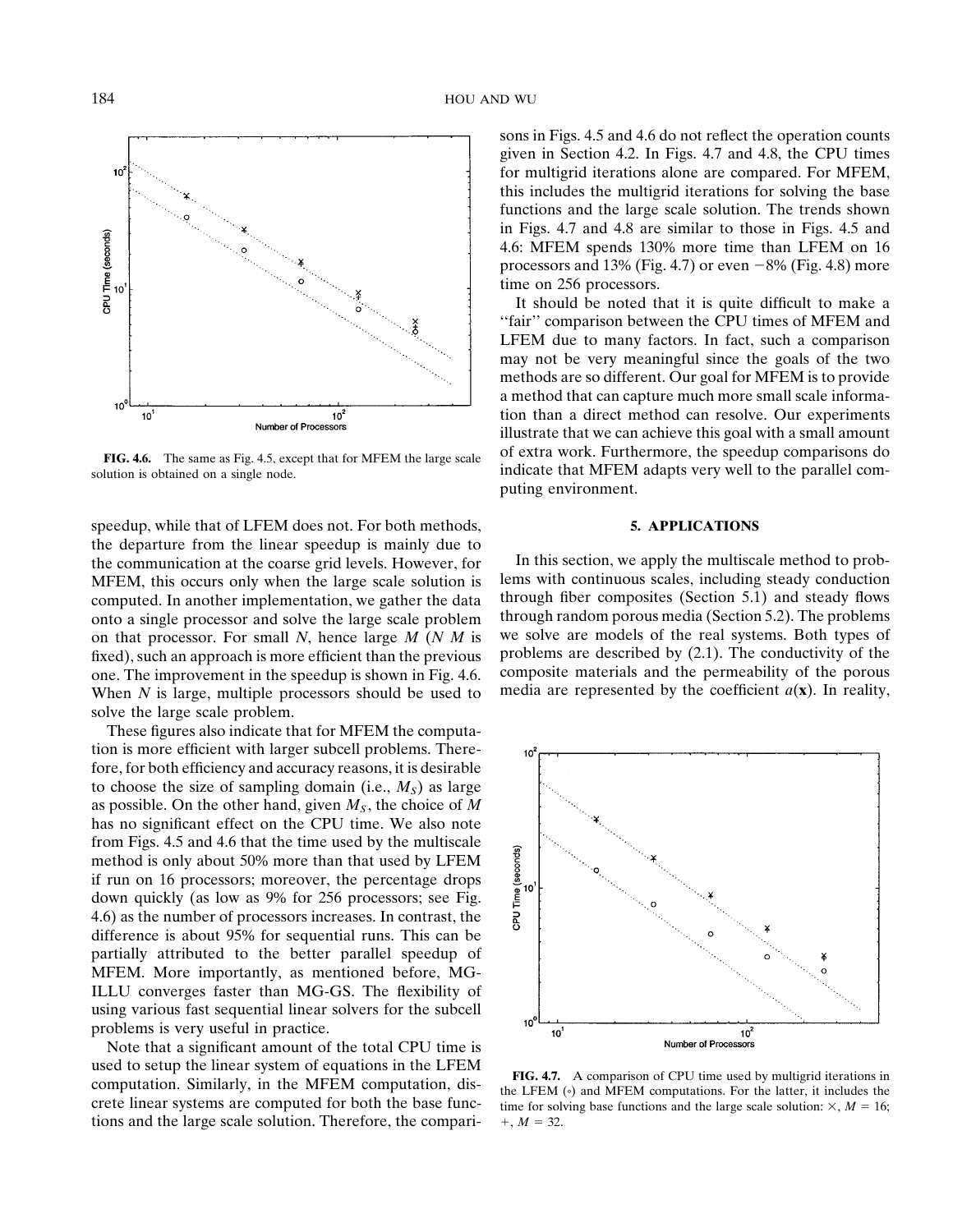

may undergo abrupt changes, which correspond to jump  $M_S = 256$ , which is about the largest number for which discontinuities in  $a(\mathbf{x})$ . Such discontinuities should be the computation of the sampling functions fits in the discontinuities in  $a(\mathbf{x})$ . Such discontinuities should be the computation of the sampling functions fits in the mem-<br>treated with special care in order to get accurate solutions. ory of a single processor on the Intel P treated with special care in order to get accurate solutions. ory of a single processor on the Intel Paragon computer.<br>Here, to simplify the numerical experiments, we will not The linear and oscillatory boundary conditions Here, to simplify the numerical experiments, we will not The linear and oscillatory boundary conditions for the sam-<br>consider the abrupt changes. We, however, allow the con-<br>pling functions  $u^i$  are indicated by "os-I" a consider the abrupt changes. We, however, allow the con-<br>ductivity or permeability to vary rapidly and continuously.<br>respectively We note that in this case, the oscillation is

material with tubular fiber reinforcement in a matrix (see is practically a constant. On the other hand, the multiscale Fig. 5.1) The problem is described by (2.1) with the coeffi- base functions become oscillatory in the Fig.  $5.1$ ). The problem is described by  $(2.1)$  with the coefficient  $a(\mathbf{x})$  representing the conductivity of the material. This is referred to as a unidirectional composite in [4], for the local conductivity varies rapidly along one direction. Two special finite element methods have been designed in [4] to compute such problems with high accuracy. One of them requires the local alignment of element boundaries with the fibers; the other is more general but it does not allow the coefficient to change abruptly.

Here, we use the multiscale method to solve the problem. Our method is similar to Method III' of  $[4]$  in the sense that it does not require the alignment of elements with the fibers. On the other hand, our method is targeted at general 2D problems with oscillations in both spatial directions. The conductivity of the material is modeled by the smooth function

$$
a(\mathbf{x}) = 2 + P \cos(2\pi \tanh(w(r - 0.3))/\varepsilon),
$$

where  $r = ((x - \frac{1}{2})^2 + (y - \frac{1}{2})^2)^{1/2}$ , *P* controls the ratio between the conductivity of the ''fibers'' and that of the **FIG. 5.1.** The model of 2D unidirectional fiber composite.

matrix, *w* determines the total width of the reinforcement. and  $\varepsilon$  (together with  $w$ ) sets the wavelength of the local unidirectional oscillation. The structure of  $a(\mathbf{x})$  is visualized in Fig. 5.1, where the contour plot of  $a(\mathbf{x})$  is given. In the following computation, we take  $P = 1.8$ ,  $w = 20$ , and  $\varepsilon =$ 0.1. These choices imply that the shortest wavelength in the oscillation is about 0.005, for which we can compute a well-resolved solution for the problem using LFEM and the Richardson extrapolation. The boundary condition is given by

$$
u(x, y) = x^2 + y^2 \quad (x, y) \in \partial \Omega,
$$

and a uniform source  $f(x, y) = -1$  is specified. We note that the problem has continuous scales.

FIG. 4.8. The same as Fig. 4.5, except that for MFEM the large scale<br>solution is obtained on a single node.<br>Meshes with different numbers of elements per dimension<br>Meshes with different numbers of elements per dimension (*N*) are used. For all MFEM solutions, *M* is chosen so that the base functions resolve the smallest scales of the properties of composite materials and porous media the problem; in all cases,  $NM = 2048$ . Again, we choose may undergo abrupt changes, which correspond to jump  $M_s = 256$ , which is about the largest number for which respectively. We note that in this case, the oscillation is **5.1. Unidirectional Composites** localized in the circular region with "fibers." Away from that region, the multiscale base functions are very close to Consider steady heat conduction through a composite the standard bilinear base functions since the conductivity aterial with tubular fiber reinforcement in a matrix (see is practically a constant. On the other hand, the mu

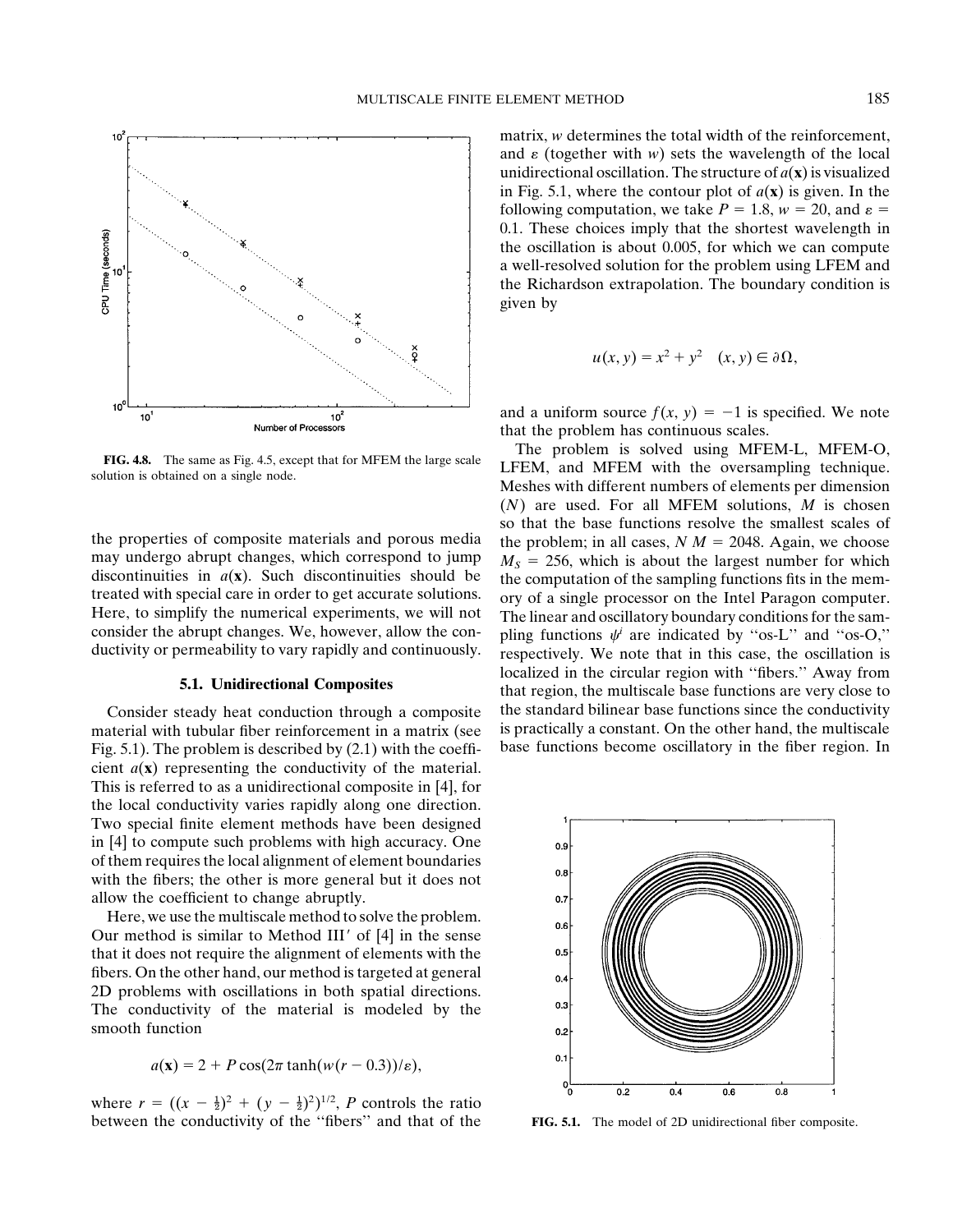

**FIG. 5.2.** The  $l^2$ -norm error of the solutions using various schemes.  $a = \alpha 10^{\beta p}$ 

solid line in the figure represents the line of first-order tion, which can represent the areal variation of some real convergence in  $h$ : the dash line indicates the solution error systems [13]. Here, we use the spectral convergence in  $h$ ; the dash line indicates the solution error

and 4.4, Fig. 5.2 shows that the boundary conditions of the number  $(N_f)$  of Fourier modes with low to high frequency, base functions have significant influence on the accuracy which are determined by uniformly distributed base functions have significant influence on the accuracy and the convergence of the solutions; the oscillatory phases in the interval of 0 to  $2\pi$ . The summation is per-<br>boundary condition is clearly better. By comparing results formed by using the fast Fourier transform (FFT) boundary condition is clearly better. By comparing results formed by using the fast Fourier transform (FFT).<br>of MEEM-O and MEEM-os-O as well as MEEM-L and One of the advantages of this approach is that we can of MFEM-O and MFEM-os-O, as well as MFEM-L and One of the advantages of this approach is that we can<br>MFEM-os-L, we see a great improvement in the accuracy control the highest frequency  $N_f$  of the Fourier modes and, MFEM-os-L, we see a great improvement in the accuracy of solutions using the oversampling technique. In fact, with either the linear or the oscillatory boundary condition for the sampling functions, the oversampling technique gives more accurate solutions than both MFEM-O and MFEM-L. Furthermore, the oversampling technique leads to  $O(h)$ convergence, which depends slightly on the boundary conditions for  $\psi$ <sup>*i*</sup>s. From Fig. 5.2, we observe that the solutions of MFEM with the oversampling technique become more accurate than the resolved direct solution of LFEM, obtained on the fine mesh,  $h_s$  (compare also Table II with Table IV). These results illustrate that MFEM with the oversampling technique is a good candidate for solving problems of unidirectional fiber composites. In [21], MFEM without the oversampling technique is also applied to a problem with continuous scales and genuine 2D oscillations. The results are similar to those reported here. Thus, it is plausible that MFEM is useful for general fiber composite problems. It is worth mentioning that the efficiency of the above computation can be greatly improved by constructing the multiscale functions only in the region of rapid oscillations. Moreover, one may use larger elements in the region with constant conductivity and smaller **FIG. 5.3.** Porosity field with fractal dimension of 2.8 generated using ones in the region with oscillatory conductivity. the spectral method.

### **5.2. Flows through Random Porous Media**

Computing steady flows through random porous media is very important for studying many transport problems in subsurface formations, such as groundwater and contaminant transport in aquifers. The direct methods (e.g., [1]) and local numerical upscaling methods (Refs. [12, 23]) have been applied to this problem. In this subsection, we use the multiscale method and the oversampling technique to compute steady state single phase flows through random porous media.

# 5.2.1. *Random Field Generation*

To model the random media, we follow the approach in [12]. A random porosity field *p* is first generated and the permeability field is then calculated from

$$
a=\alpha 10^{\beta p},
$$

where  $\alpha$  and  $\beta$  are scaling constants. If p is normally distrib-Fig. 5.2, the l<sup>2</sup>-norm errors of the solutions are shown. The uted, then the permeability field has a log-normal distribuof using LFEM on the 2048  $\times$  2048 fine mesh.<br>As in the tests for the two-scale problem in Sections 4.3 At each point **x**, the value of p is given by the sum of a As in the tests for the two-scale problem in Sections 4.3 At each point **x**, the value of *p* is given by the sum of a d 4.4. Fig. 5.2 shows that the boundary conditions of the number  $(N_f)$  of Fourier modes with low to hi

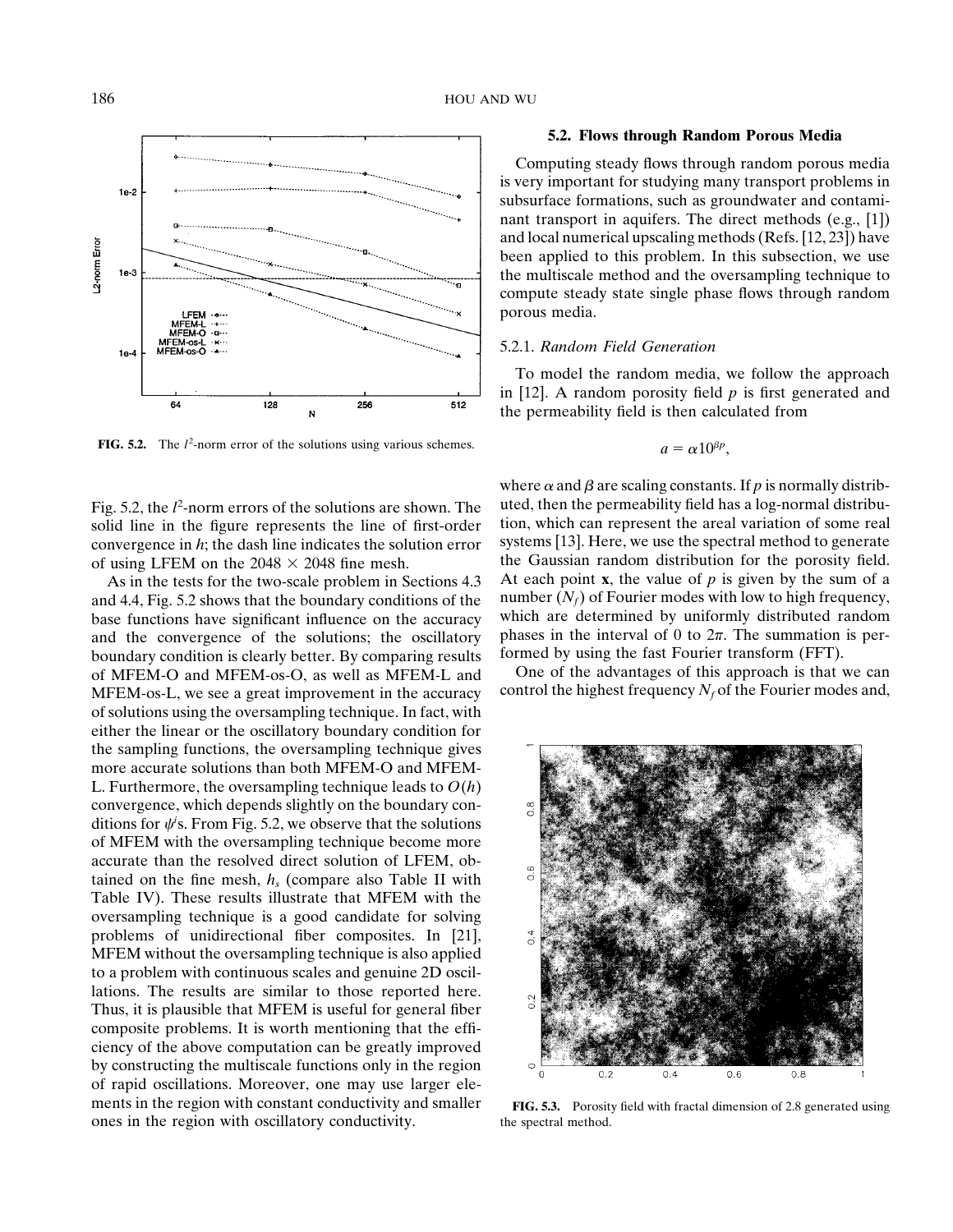

FIG. 5.4. The  $l^2$ -norm error of the solutions using various schemes for a log-normally distributed permeability field. The horizontal dash line the same as above. The fractal dimension 2.8 implies that indicates the error of the LFEM solution with  $N = 2048$ . the spectral energy density decays according to a  $(-7/5)$ -

random fields with different power-law spectrum, which can be easily done in the Fourier domain, one obtains statistically fractal fields with different fractal dimensions. For a detailed description about the correspondence between the power law and the fractal dimension, we refer to [26]. Because the random porosity fields used in our simulations are very large, they have to be generated on the parallel computer. A parallel FFT is developed for this purpose. In addition, we use a parallel random number generator described in [20] to generate the uniform deviates. A 256  $\times$  256 image of a random porosity field with the fractal dimension of 2.8 is shown in Fig. 5.3. In the following, we solve (2.1) with  $u = 0$  on  $\partial \Omega$  and an uniform source  $f = -1$ . This is a model of flow in an oil reservoir or aquifer with uniform injection in the domain and outflow at the boundaries. As in Section 5.1, we fix  $N M = 2048$ and choose  $M<sub>S</sub> = 256$ .

## 5.2.2. *Results*

meability with  $N_f = 256$ ;  $\alpha$  and  $\beta$  are chosen such that the indicates the error of the LFEM solution with  $N = 2048$ .

ratio between the maximum and minimum values of  $a(\mathbf{x})$  is 400. We note that the permeability distribution is isotropic. The  $l^2$ -norm errors obtained using various schemes are plotted in Fig. 5.4. In this case, the error of using MFEM-L increases initially as *h* decreases (*N* increases), which is similar to the results shown in Section 4.3. This trend reverses when *h* becomes smaller than the smallest scale of the problem, i.e.,  $N = 512$ . Again, the boundary condition for the base functions makes a big difference in the convergence trend. However, the influence in the accuracy is not as significant. The oversampling technique clearly improves both the accuracy and convergence. The rate of convergence of MFEM-os-O is lower than that computed in Fig. 5.2, about  $O(h^{0.2})$ . Nevertheless, such a convergence behavior is important in practice.

Next, in Fig. 5.5 we give the results for the fractal porosity field shown in Fig. 5.3. The parameters of the simulation are power law. The decay of the small scales has a positive hence, the smallest scale contained in the porosity field<br>This control enables us to resolve the permeability field<br>This control enables us to resolve the permeability field<br>by using a fine mesh. For example, given  $N_f = 6$ 



FIG. 5.5. The  $l^2$ -norm error of the solutions using various schemes First, we solve for a log-normal distribution of the per-<br>for a fractally distributed permeability field. The horizontal dash line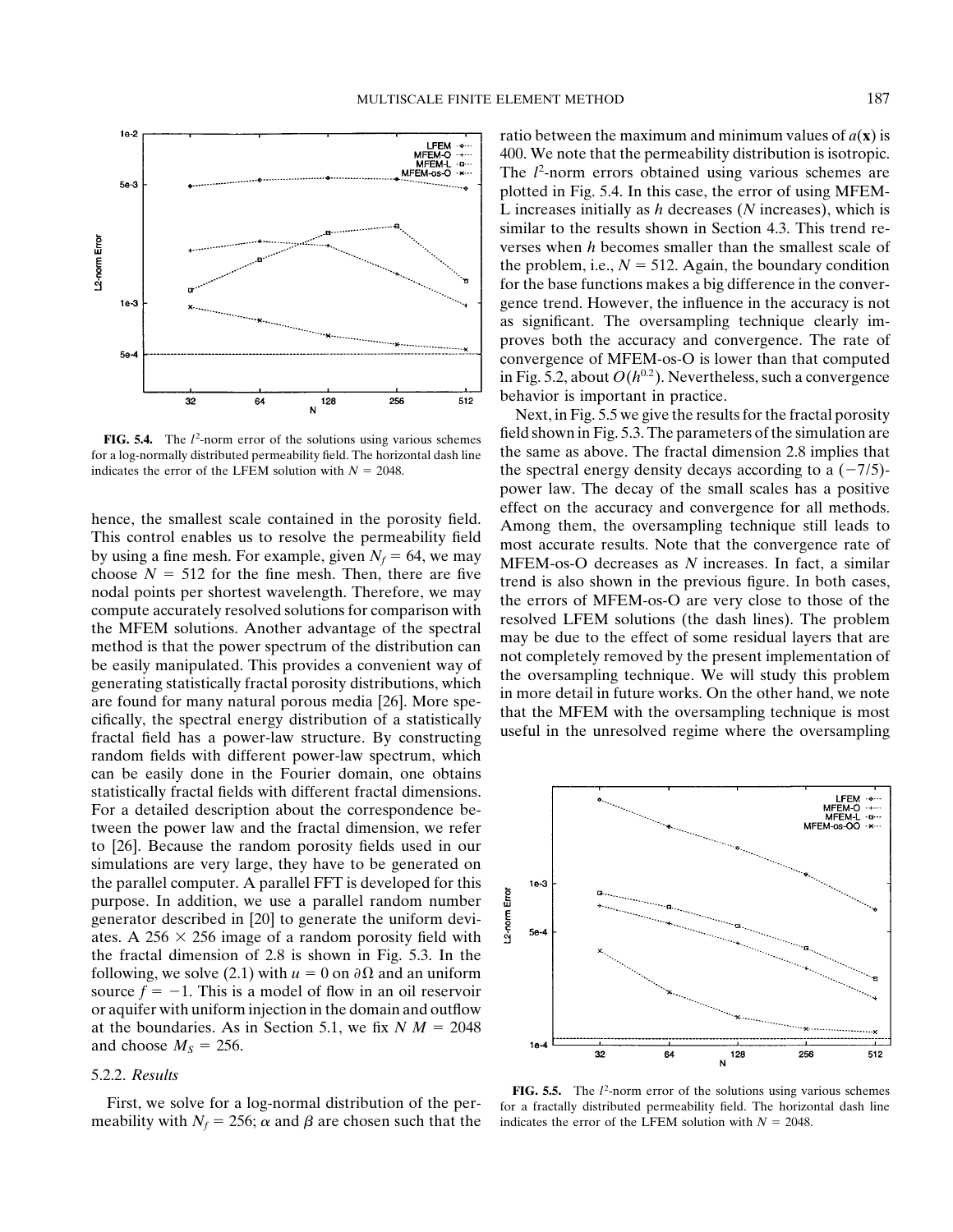

We also note that the relative error of the LFEM solu-<br>tion at  $N = 512$  is already less than 0.77%, which is small experiments give convincing evidence that the multiscale enough for practical purposes. Thus, due to the decay of method is capable of capturing the large scale solution small scales, one needs not resolve all the scales in order without resolving the small scale details. Applic small scales, one needs not resolve all the scales in order without resolving the small scale details. Applications of to get satisfactory solutions. This observation should also the method to practical problems with conti to get satisfactory solutions. This observation should also the method to practical problems with continuous scales<br>be applicable to MFEM. We use MFEM-os-O to compute seem promising. We demonstrate that at a reasonable cos be applicable to MFEM. We use MFEM-os-O to compute seem promising. We demonstrate that at a reasonable cost, the problem with  $N = 128$  and  $M = 4$ , which has an the multiscale method is able to solve very large scale equivalent fine grid resolution as LFEM with  $N = 512$ . The errors of the two solutions are rather close,  $7.18 \times$  $10^{-4}$  for MFEM-os-O versus 6.86  $\times$  10<sup>-4</sup> for LFEM.

In the previous two examples, the permeability fields are isotropic, which can model the areal variations of aquifers. However, the cross section of an aquifer is characterized by the layer structures. Thus, the permeability field is anisotropic. In Fig. 5.6, the image of a numerically generated porosity field for a cross section is shown. To generate this field, we let the Fourier modes decay in the *x* direction according to a given 1D fractal dimension (1.5 in our case), but the Fourier modes do not decay in the *y* direction. In this example, we have  $N_f = 512$  in the *x* direction and  $N_f$  = 256 in the *y* direction. The resulting distribution along the vertical direction for each fixed  $x$  is approximately Gaussian. Thus, the permeability varies more rapidly along the vertical direction. For the permeability field, we choose  $\alpha$  and  $\beta$  such that the ratio between the maximum and minimum values of  $a$  is  $10^4$ .

The numerical errors are plotted in Fig. 5.7. We find that both MFEM-O and MFEM-os-O solutions have about the same accuracy as the resolved LFEM solution on the tion with  $N = 2048$ .

2048<sup>2</sup> mesh (the dash line). This is not surprising. We note that the rapid oscillations in the vertical direction align with the mesh. Therefore, the oscillatory boundary condition captures the local property of the differential operator near the element boundaries. This makes the multiscale base functions very effective. For this reason, the oversampling technique does not offer additional improved accuracy over the oscillatory boundary condition. The linear boundary condition, on the other hand, gives a poor convergence result since it cannot ''sense'' the layer structure. Thus it leads to the resonance effect, as shown in Fig. 5.7.

### **6. CONCLUDING REMARKS**

We have successfully developed a multiscale finite element method for solving elliptic problems in composite materials and porous media. The problems are characterized by the highly heterogeneous and oscillatory coefficients. In our method, the small scale information is cap-FIG. 5.6. Porosity field for cross section generated using the spec-<br>tured by the finite element bases constructed from the tral method. leading order elliptic operator. In the case of periodic structure, we prove that the method converges to the correct effective solution as  $\varepsilon \to 0$  independent of  $\varepsilon$ . We have technique performs well. The degeneration in the conver-<br>gence rate should not be a big concern.<br>with upscaling type of methods. To alleviate the difficulty, nce rate should not be a big concern.<br>We also note that the relative error of the LFEM solu-<br>we propose an oversampling technique. Our numerical experiments give convincing evidence that the multiscale the multiscale method is able to solve very large scale



FIG. 5.7. The  $l^2$ -norm error for cross section solutions using various methods. The horizontal dash line indicates the error of the LFEM solu-